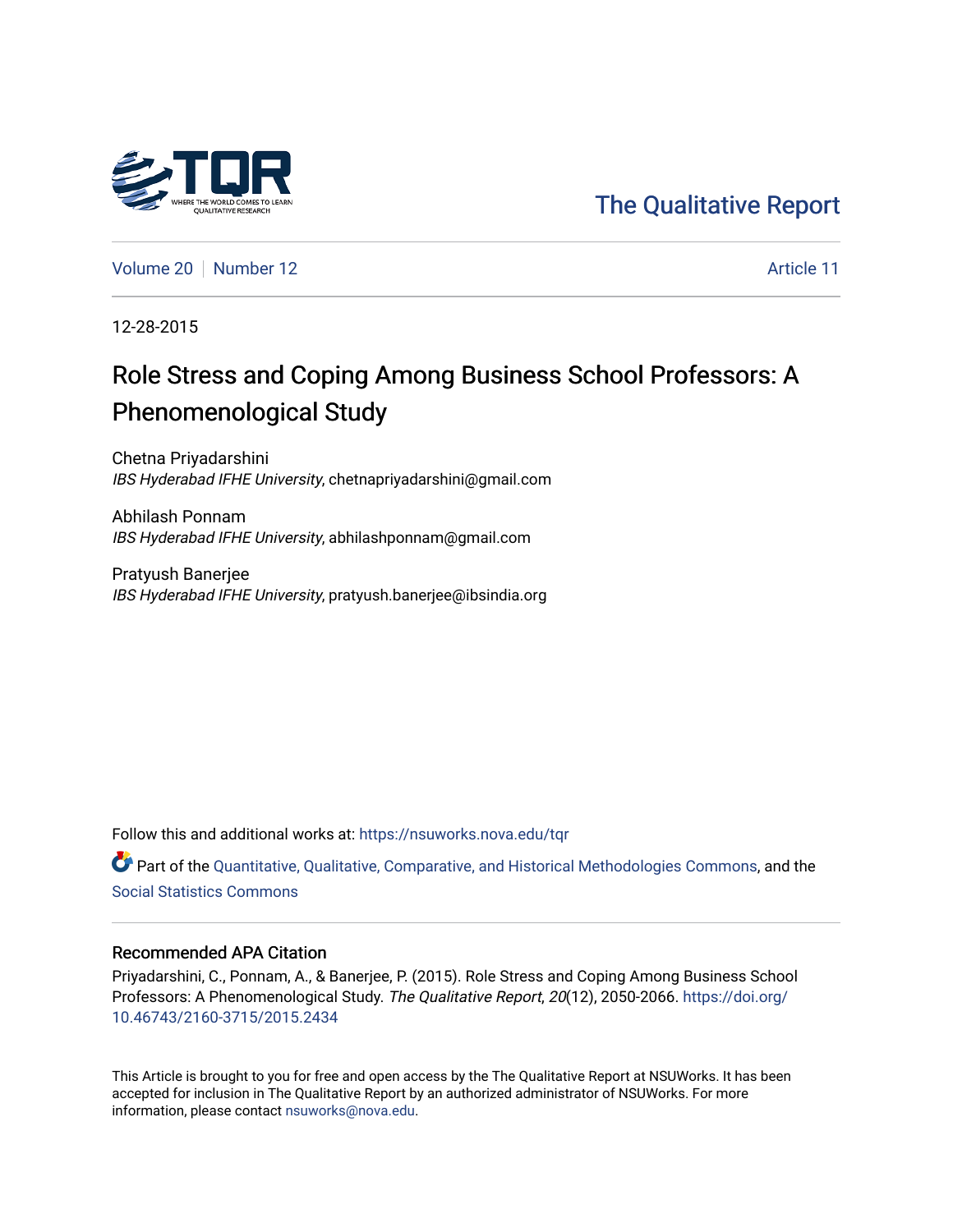# **Qualitative Research Graduate Certificate** Indulge in Culture Exclusively Online . 18 Credits **LEARN MORE**

# Role Stress and Coping Among Business School Professors: A Phenomenological Study

# Abstract

The purpose of the paper is to identify the determinants of role stress amongst business school professors in India and explore the coping strategies followed by them based on the professional experiences shared by the professors. We employ Interpretative Phenomenological Analysis (IPA) to gain insights into the causes of rising levels of stress in business schools and the practised coping strategies from the professors' perspective based on their narratives of lived experiences. We conducted semistructured interviews with 64 professors from 29 public and private business schools in India. Analysis of qualitative data resulted in the emergence of 11 themes; we make recommendations based on the themes for the business schools' management to assist the professors in alleviating role stress. As pointed out by Chong and Ahmed (2014), phenomenological studies are rarely used for inquiry in the higher education context. The insights gathered from IPA help in understanding the tenacious causes of role stress in the management institutes and the day-to-day coping strategies followed to reduce the same.

# Keywords

Role Stress, Business Schools, Professors, Stress Coping Strategies, Interpretative Phenomenological Analysis

# Creative Commons License



This work is licensed under a [Creative Commons Attribution-Noncommercial-Share Alike 4.0 License](https://creativecommons.org/licenses/by-nc-sa/4.0/).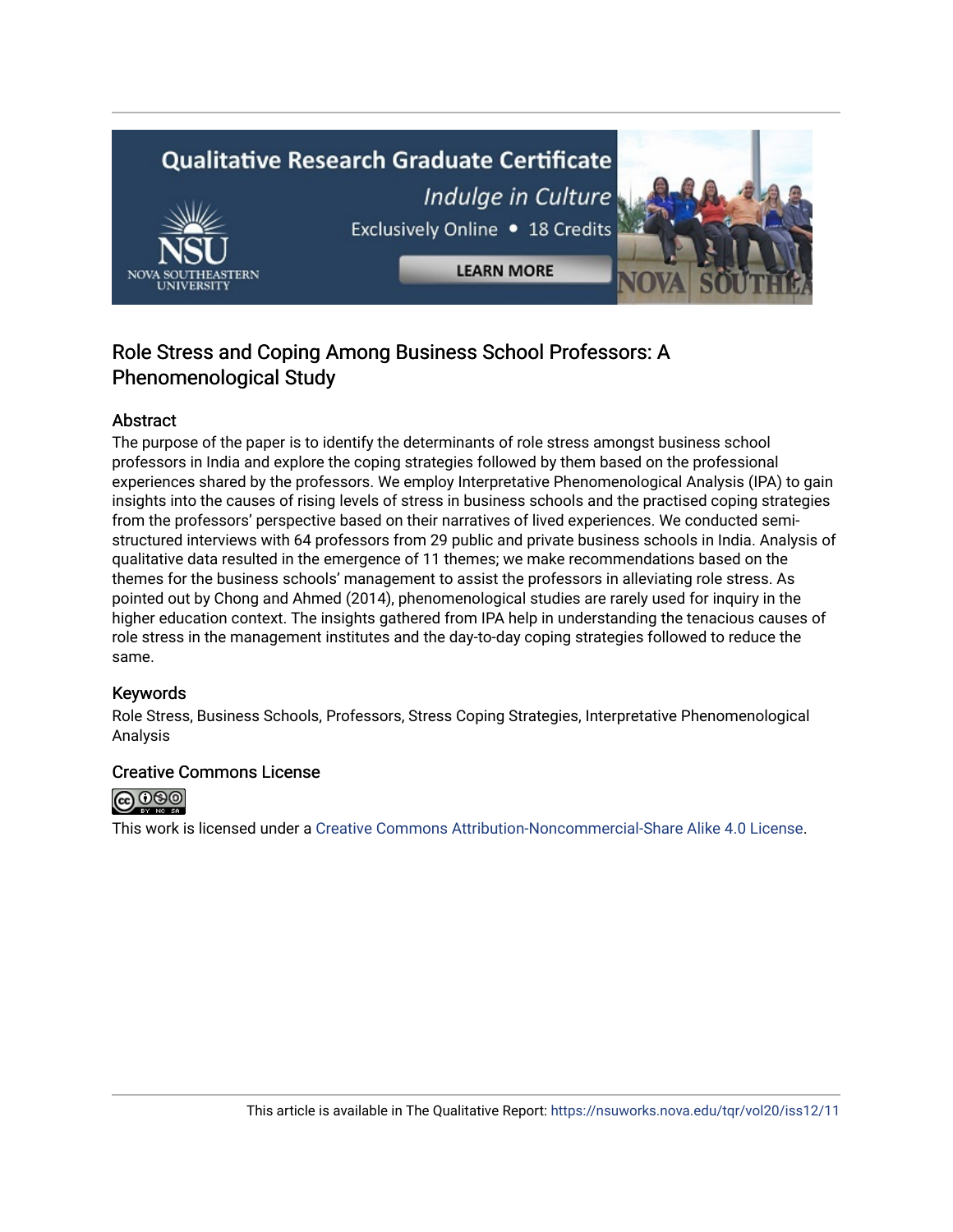

# **Role Stress and Coping Among Business School Professors: A Phenomenological Study**

Chetna Priyadarshini, Abhilash Ponnam, and Pratyush Banerjee IBS Hyderabad IFHE University, Donthanapalli, Hyderabad, Telangana, India

*The purpose of the paper is to identify the determinants of role stress amongst business school professors in India and explore the coping strategies followed by them based on the professional experiences shared by the professors. We employ Interpretative Phenomenological Analysis (IPA) to gain insights into the causes of rising levels of stress in business schools and the practised coping strategies from the professors' perspective based on their narratives of lived experiences. We conducted semi-structured interviews with 64 professors from 29 public and private business schools in India. Analysis of qualitative data resulted in the emergence of 11 themes; we make recommendations based on the themes for the business schools' management to assist the professors in alleviating role stress. As pointed out by Chong and Ahmed (2014), phenomenological studies are rarely used for inquiry in the higher education context. The insights gathered from IPA help in understanding the tenacious causes of role stress in the management institutes and the day-to-day coping strategies followed to reduce the same. Keywords: Role Stress, Business Schools, Professors, Stress Coping Strategies, Interpretative Phenomenological Analysis*

Scholarly investigations on occupational stress among academicians have gained currency only recently. These studies (cf., Abouserie, 1996; Kinman, 2001; Sang, Teo, Cooper, & Bohle, 2013) discredit university teaching by calling it a low stress occupation (Fisher, 1994; Shen et al., 2014). The international education environment has evidenced significant changes during the past decade, namely enhanced information technology support, improvements in educational infrastructure, innovations in curriculum design and development (Coaldrake & Stedman, 1999; Sun, Wu, & Wang, 2011), favoring alternative pedagogical methods in lieu of traditional lecture method, emergence of newer disciplines (Catano et al., 2010; Clark, 1996) and increased emphasis on research based teaching (Brew, 1999). These developments have made the responsibilities of academicians more challenging and demanding.

While the paradigm shift in the education industry has affected all streams, it is more pronounced in the case of applied disciplines like management education. Business Schools cannot simply remain the institutions for imparting management education. The faculty members of business schools are also required to be actively involved in consultancy, management development programs, and research projects for corporate houses, and to develop liaisons with the industry experts to gain exposure to the subject matter. The professors are expected to demonstrate their capabilities in authoring scholarly publications, devising new courses, and adopting pedagogical innovations in teaching and evaluations. Simultaneously, they are also expected to assist in administrative activities. It is a great challenge for the business school teaching professionals to meet the dynamism and live up to the societal and administrative expectations.

Consequently, the present study takes up the lead in identifying the determinants of role stress amongst business schools professors in India and exploring the coping strategies followed by them. It is posited that the study will aid government and universities in particular with comprehensive and reliable current information about the nature of occupational stress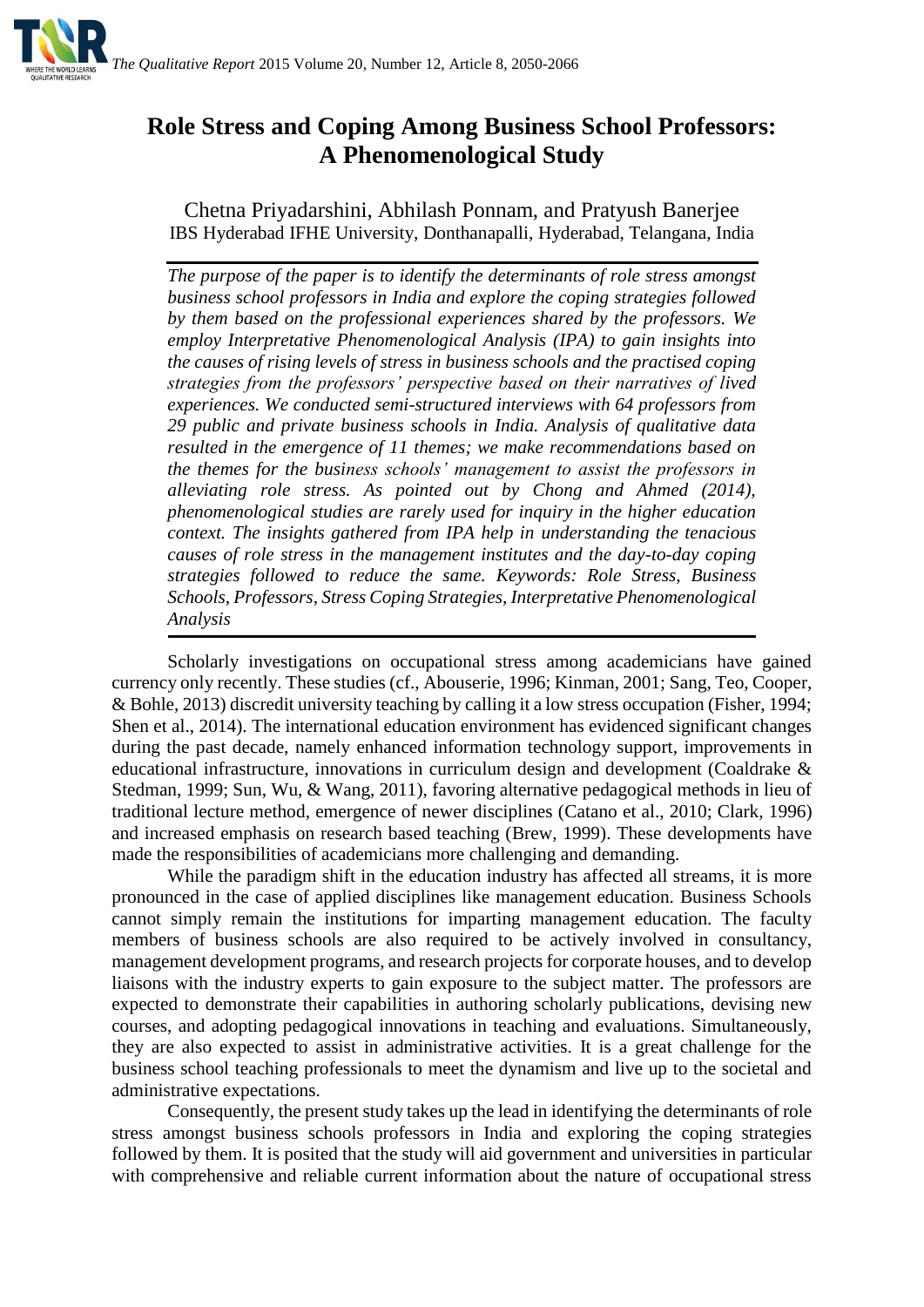experienced by these academicians. Our findings from the study will enable business school management in formulating organizational policies so as to mitigate the occupational stress amongst their professors. Nevertheless, implications of the study presumably hold good across all the other developing Asian countries where the advanced and innovative methods of imparting higher education and rigorous standards for appraisal and evaluation of professors have been adopted only lately.

#### **Review of Literature**

## **Conceptualization of Stress and Coping**

Stress is a mental state which arises when one appraises a situation as threatening or demanding and does not have an appropriate coping response (cf., Lazarus & Launier, 1978). In other words, stress is a state of mental or emotional strain or tension resulting from adverse or demanding circumstances. However, occupational stress is the stress involving work. According to the current World Health Organization's (WHO, 2014) definition, occupational or work-related stress is the response people may have when presented with work demands and pressures that are not matched to their knowledge and abilities and which challenge their ability to cope. On the other hand, coping is defined as the person's constantly changing cognitive and behavioral efforts to manage specific external and/or internal demands that are appraised as exceeding the person's resources. In other words, coping is accomplished through the thoughts and behaviors used to manage the internal and external demands of situations that are appraised as stressful (Folkman & Moskowitz, 2004).

#### **Stress Amongst Higher Education Teachers**

According to Houston, Meyer, and Paewai (2006), educational institutions have classified the role of faculty members into teaching, research, and service. Rowley (1996) expressed that professors face role stress in trying to do equitable justice to these multifaceted tasks. Smith, Anderson, and Lovrich (1995), in their study, reported that professors consider work overload as a major contributor to job stress. On the other hand, Abouserie (1996) demonstrated that professors rated administrative work as the most significant cause of stress in their lives and conducting research was the secondary cause of stress at work. According to Coaldrake and Stedman (1999), teaching and research have become more specialised and demanding. Accordingly, the professors are being asked to meet the dynamic requirements of diverse groups of students, master the use of information technology in teaching, teach with flexible timings and across disciplines, and design the pedagogy around learning outcomes (Mark & Smith, 2012).

Ahmady, Changiz, Masiello, and Brommels (2007) stated that only little research has been conducted in developing countries to investigate role stress experienced by professors. According to these authors, the significant role related stressors are too many tasks and everyday work load, conflicting demands from colleagues and superiors, inadequate resources for appropriate performance, insufficient competency to meet the demands of their role, and a feeling of underutilization. Reddy and Poornima (2012) noted that the Indian higher education system has undergone rapid transformation in terms of expansion, privatization, pedagogical innovations, and curricular reforms. All these changes have created a huge pressure on professors in higher education.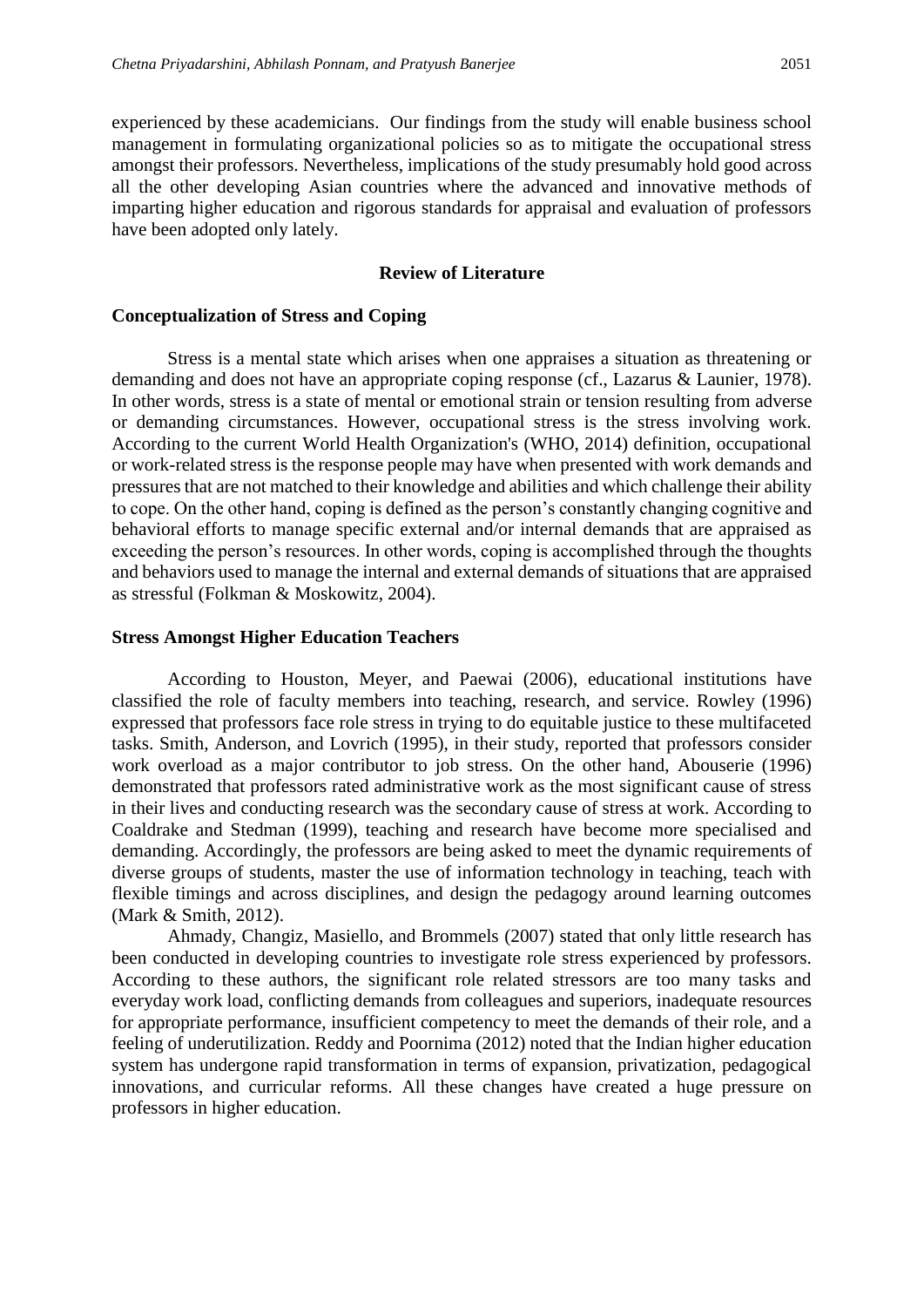#### **Transformation of Management Education in India**

According to the All India Council of Technical Education, the number of business schools has outdone all other post graduate streams in the country, resulting in an acute shortage of professors in management related disciplines (Mahajan, Agrawal, Sharma, & Nangia, 2014). The new generation business schools are emphasizing adopting a mix of concepts, cases, business games, and role plays against the use of traditional lecture-based methods (Dayal, 2002). Additionally, the National Assessment and Accreditation Council (NAAC), a statutory body of India, emphasizes academic research for accreditation and recognition (Ranganath, 2013). Similarly, University Grants Commission (UGC) of India has issued guidelines for performance appraisal of professors, in which due weightage is given to research work in determining professors' appraisal and promotion (UGC, 2013). Discrete and multiple key result areas determine professors' performance assessments, increments, and subsequent promotions, resulting in increased level of role stress amongst Indian business school professors.

Although the existent literature connotes tremendous increase in the work pressure and occupational stress in higher education institutions in general and business schools in particular, there is paucity of research investigating the causes and moderators of role stress from academicians' perspective. The purpose of the current study, therefore, is to understand the determinants of role stress amongst business school professors and the coping strategies followed by them based on their lived experiences.

Interpretative Phenomenological Analysis (IPA) was used to explore the experience and perception of the participants regarding their job situation and the coping practices followed by them. Understanding people's lived experiences and the meanings they attach to their experiences is the central focus of IPA (Smith, Flowers, & Larkin, 2009). Therefore, it is a suitable approach when we are trying to find out how individuals perceive the particular situations they face and how they make sense of their personal and social world (Chapman & Smith, 2002). Access to the participants' subjective world and its interpretation depends on the researcher's own conceptions which are required in order to have understanding of others' personal worlds through a process of interpretative activity (Larkin, Watts, & Clifton, 2006).

#### **Method of Study**

#### **Researchers' Background**

We would like to present our background and our stance on this study so as to enable the readers to build a perspective for making inferences about our findings. The first author of this paper is a doctoral scholar in the area of Human Resource Management in a business school in South India and has been actively involved in academic activities like teaching and research in the last 2 years. The second author of this paper is also from the same business school working as an associate professor in the Department of Marketing for the last 5 years. He has taught qualitative research methods to the PhD students in the same institute and has published articles using qualitative research methods. The third author is an assistant professor in the area of Human Resource Management and has been in the same business school for last 2 years. The third author has conducted workshops on qualitative research methods and has several qualitative research publications to his credit.

All the authors are of theoretical stance that role stress of faculty members in business school has become pronounced and it has adverse effects on workplace productivity. This stance is influenced by both review of literature (cf., Kinman & Jones, 2003; Winefield et al., 2003) and practical exposure obtained by the authors. The business school where the authors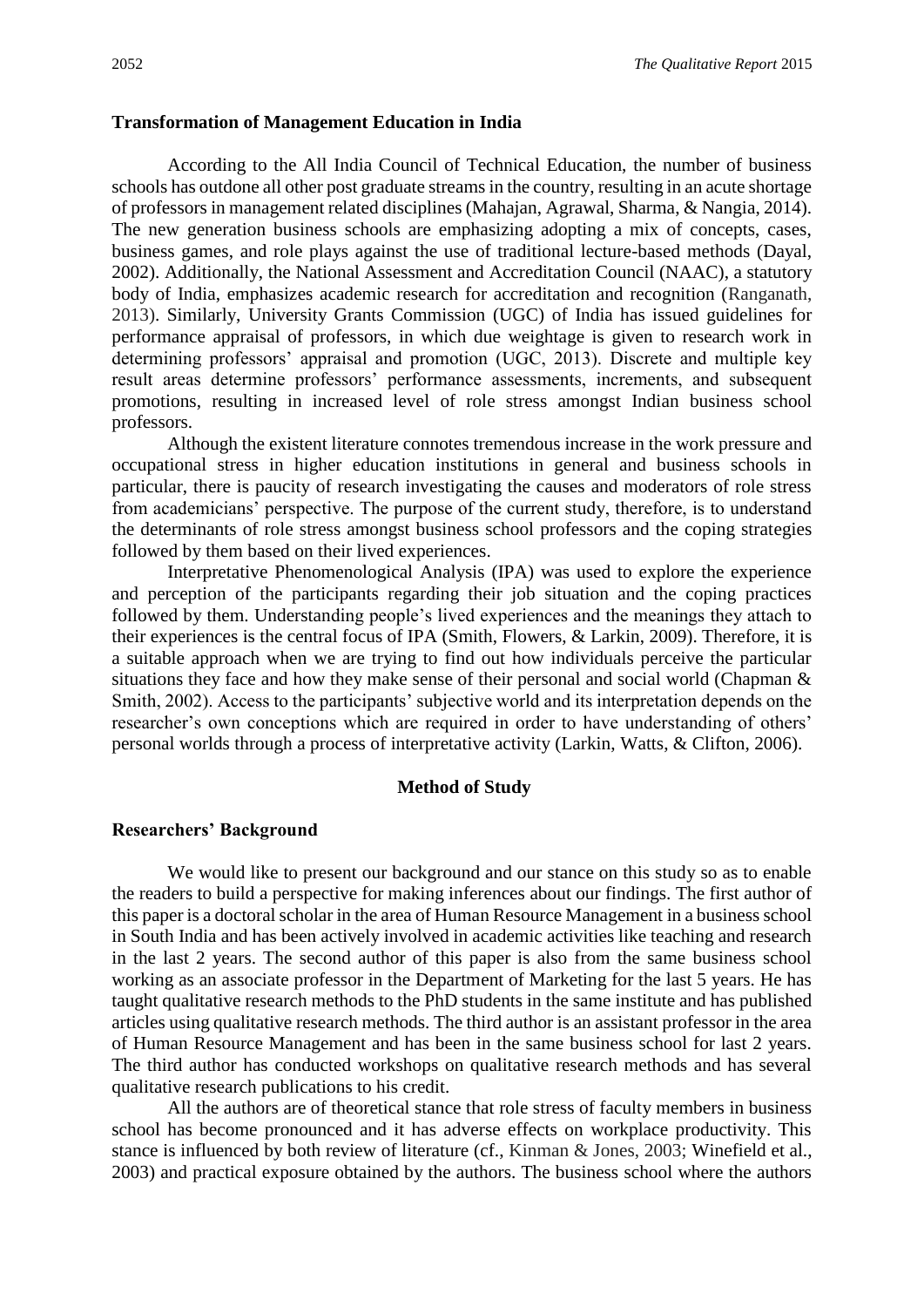are working is seeking international accreditations. This pursuit bought about changes in faculty job roles and subsequent performance appraisals to fit with standards of accreditation evaluation parameters. Being a part of this phenomenon ourselves, and based upon the insights from our colleagues in other business schools facing similar circumstances, we have come to conclusion that role stress of faculty members in business schools is increasing. Based on these initial insights, we wanted to conduct a qualitative research to investigate about this phenomenon in depth as a scholarly pursuit.

To conduct the study, first author was trained by the second author for data collection and analysis and they both jointly prepared the interview schedule and conducted interviews with the participants. The first author conducted the literature review and transcribed the interviews. The third author contributed in data analysis using IPA procedures and conducted the coding exercise along with first and second authors. All the authors jointly participated in the report of findings.

#### **Participant Selection**

The target sample for the present study consisted of the faculty members imparting management education in different business schools across the country. The participants were selected through an intense purposive sampling method. The underlying principle of this sampling technique is to select information rich cases that manifest the phenomenon of interest intensely, that is, "cases from which one can gain deeper insight into the subject matters of study and therefore it is worthy of in-depth study" (Patton, 2002, p. 242). In order to select the appropriate group of participants, a two-fold exercise was carried out. A web-based form seeking participants for a study on "occupational stress experiences at business school by faculty members" was floated amongst different social media groups such as LinkedIn and Facebook. A total of 150 faculty members from various business schools across India who expressed their interest were contacted individually and asked to fill the Maslach Burnout Inventory (MBI)-Educators Survey questionnaire (Maslach, Jackson, & Leiter, 1996) to assess the three components of stress which were the criteria for participating: emotional exhaustion, depersonalization, and reduced personal accomplishment. The MBI-Educators Survey is the most widely used and valid scale to measure stress amongst academicians (Kokkinos, 2006); those who experienced moderate to high level of burnout (MBI score greater than 4 on a scale maximum of 6) were considered for further qualitative inquiry. This exercise resulted in selection of 79 teachers of which 34 were females and 45 were males. In a nutshell, participants from 11 public business schools (PBS) and 18 private business schools (PRBS) in India participated in the study.

## **Data Collection**

After seeking the permission from the institutional review board comprised of the head of the department and senior faculty members at our University, we conducted face-to-face interviews from June to September 2014. Semi-structured interviews were conducted for collecting the data as it facilitates rapport, allows greater flexibility of coverage and allows the interview to go into strikingly new areas, which tends to produce richer data (Smith & Osborn, 2007). We conducted the interviews with the objective of gaining insights into (a) the workrelated stress experienced by the academicians; (b) their perceptions about the causes of stress in the business schools; (c) the coping strategies followed by them; and (d) the changes they want the university management to make in the policies and norms to reduce the workplace stress. We obtained the consent of participants to tape record the proceedings and anonymity was also assured for the same.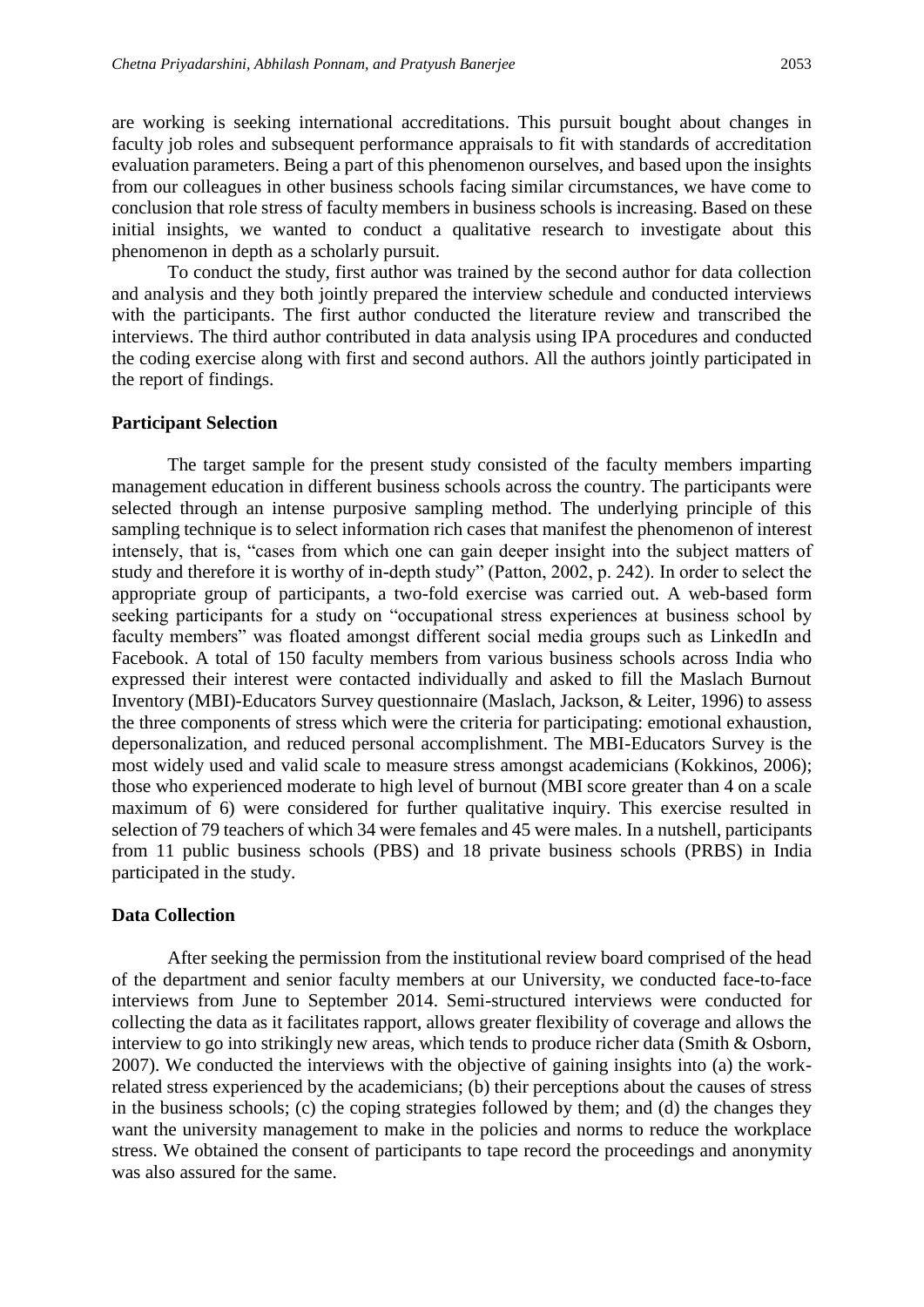Based on our own experiences, informal talks with our fellow colleagues about the topic and review of literature on occupational stress (e.g., Barkhuizen & Rothmann, 2008; Gillespie, Walsh, Winefield, Dua, & Stough, 2001; Mkumbo, 2013; Winefield et al., 2003), the interview manual for semi-structured interview was developed. For constructing the interview schedule, we firstly determined the range of issues to be covered in the interview (e.g., causes of stress, moderators, and the recommendations). The topics were arranged in a logical sequence (e.g., cause and effect). First and second authors underwent a brainstorming session to identify appropriate questions and probes related to three listed areas we were interested in. As suggested by Smith and Osborn (2003), producing an interview schedule enables us to think of difficulties that might be encountered while conducting the interview. Having thought in advance about the different ways the interview may proceed helped us to focus more thoroughly on the responses elicited from the participants.

We followed the suggestions laid down by Smith and Osborn (2003) and used the funneling technique to design the questions for interview. This approach enabled us to obtain respondents' general as well as specific views on the matter of inquiry. The interview was initiated with the ground mapping questions like the years of teaching experience and changes in the education system observed over the years, which further moved to questions built upon the answers given by the participants. This approach was applied initially to elicit the respondent's general view on the rising level of stress in higher education, followed by specific stressors and their remedy. Probes were also used from time to time to avoid deviation from the main topic and elicit responses on more specific areas of inquiry. The progress of the interview was structured in such a manner so as to maximize the quality of in-depth information. All interviews were audio-taped in order to capture the action and inner feelings expressed by the participants through change in pitch and tone of voice and use of specific jargon in the course of the interview. On an average, each interview lasted for around 70 minutes which allowed the participants to express their ideas and thoughts. Some broad questions addressed in the interviews are outlined in the Appendix. However, the authors did not utter the exact questions while conducting the interviews and these questions were used as a broad outlines to trigger discussion with the participants.

#### **Data Analysis**

The IPA analysis in the present study is based on the recommendations given by Smith and Osborn (2007). This involved the four stage process outlined by Smith and Osborn (2003) which begins with a detailed interpretive reading of the first case in context followed by all responses being annotated along the left hand margin of the transcribed document. At the next stage, these preliminary annotations were subsequently utilized to generate emergent themes at a higher and deeper level of abstraction. These themes are noted down along the right hand margin. This exercise is carried out for all other cases. The analysis led to the development of a list of super-ordinate themes embedded with subordinate themes which maintained the linkage between all the related themes within the transcript. For example, in the case of the super-ordinate theme pertaining to the moderating factors which can affect the stress coping abilities of individuals, two related subthemes were identified as (a) social support and (b) personal coping strategies. Social support obtained by faculty members from family, friend and other peer networks helps to ameliorate role stress. Similarly, personal characteristics such as personality, knowledge and persistence results in an individual's capability to cope up with role stress. Responses related to these two factors were concentrated under the central theme, moderators of stress coping. In this way, a list of master themes was created for each participant and subsequent themes which were similar to the master themes were dropped from the analysis. During the interview stage, we paid more attention towards listening to the narratives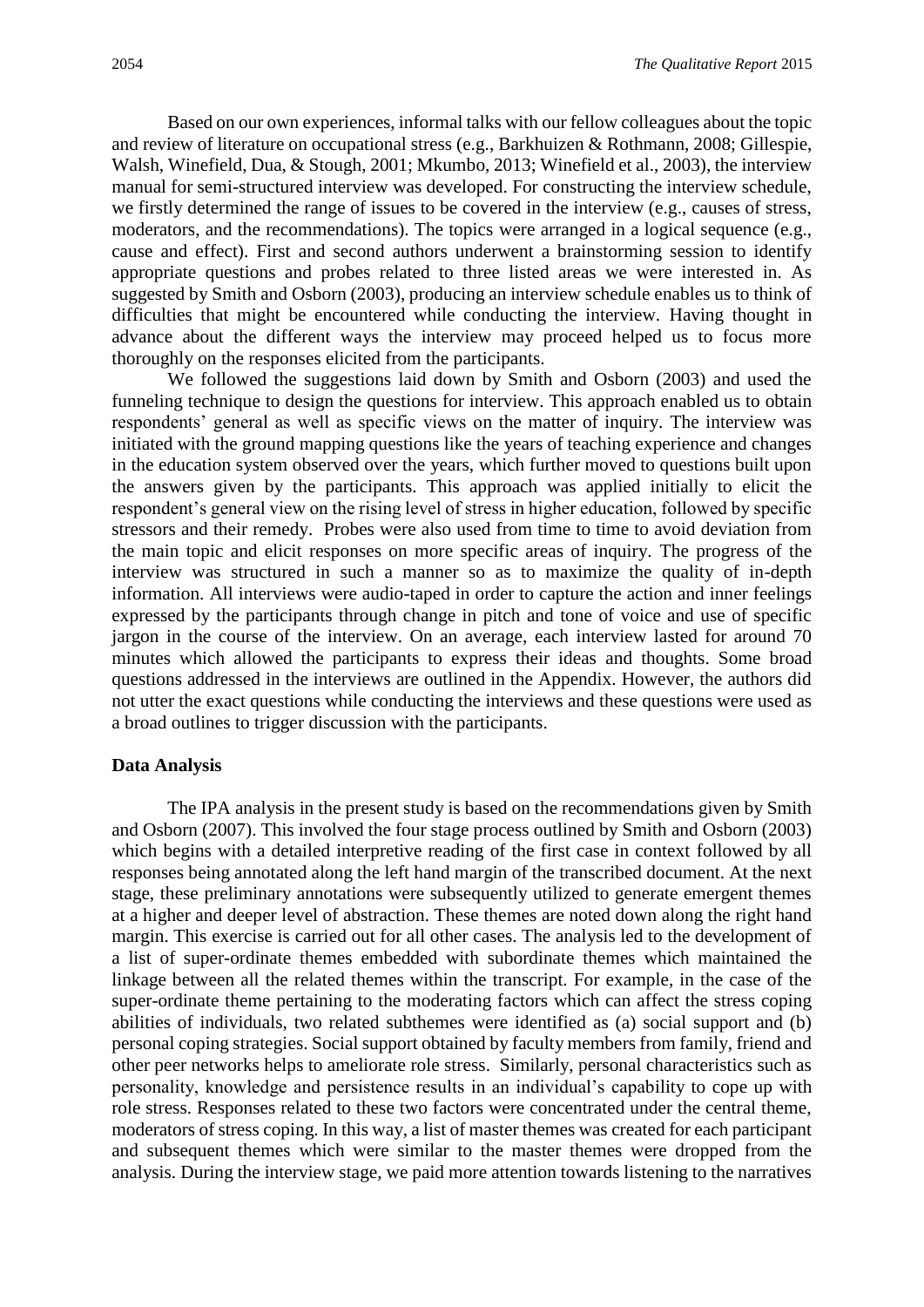rather than involving in cross-examination. This step was guided by the suggestions given by Smith, Flowers, and Larkin (2009, p. 64), who emphasized that researchers should never let their personal perceptions and attitudes predispose their analysis of the stories. In this regard, suggestions by Alexander and Clarke (2004, p. 82) and the "minimal probe" approach of Smith and Osborn (2007) were solicited and respondents were given the freedom to mold the interview as the sessions progressed.

Following in line with Smith and colleagues (2009), the validity of the study was ensured through Yardley's (2000, pp. 180-183) principles of maintaining rigor for qualitative studies. We accordingly maintained a sensitive stance towards the context, which was facilitated by our own lived experiences as academicians in high-stress environments. At no time did we project our own perceptions onto the participants, and respondents themselves validated their feedback during the respondent validation stage. At all stages, we ensured that our motive was not hidden from the respondents and they were suitably debriefed after the completion of the interview about the purpose and value addition from the study.

Since we were interested in capturing three broad phenomenological issues, namely, stressors, moderators, and recommendations for alleviating role stress, theoretical saturation was evidenced by the end of 64<sup>th</sup> interview. Although based on the MBI score we had selected 79 faculty members initially, we did not conduct interviews with all of them due to extinction of new master themes after completion of  $64<sup>th</sup>$  interview. Since the questions were based on the schedule prepared beforehand, it allowed the participants to discuss their experiences pertaining to role stress, practices they follow to cope with the stress, and the changes they want to see in the facilities and policies by the management, three different set of themes emerged from the study.

We ensured that the data collection and interpretation was conducted following guidelines for rigor in qualitative studies (Seale & Silverman, 1997). The selection of respondents was guided through theoretical sampling process (Goulding, 2000). The thematic analysis was conducted independently by the first and second authors to ensure multiple coding. The third author cross-checked the themes for confirming data saturation. A few respondents were later requested to validate the findings generated from the study to check for anomalies in the emergent themes. In this way, at every step, we attempted to maintain biasfree and authentic responses.

#### **Results**

#### **Experience and Perception about the Level of Stress**

Professors at business schools reported experiencing moderate to very high levels of stress at their workplace. In relation to changes in stress levels as compared to the initial days of their job, the majority of the professors reported a significant increase in the level of stress at work during the last 5 to 7 years. They opined that the transformation of the higher educational system has resulted in a drastic rise in the level of stress in the last decade. A senior faculty Shyam shared his experience as follows:

Back in the days, I would tell my family and friends that I am lucky to be in a job which gives me plenty of time for myself and my family members. Nowadays. I come to the university on weekends very frequently…sometimes it is some extra-curricular event of a student club for which I am the mentor…I stay back at the campus even during weekdays…recently there was an exercise where faculty members were required to conduct simulation interviews for the passing out batch of students to make them more confident during the actual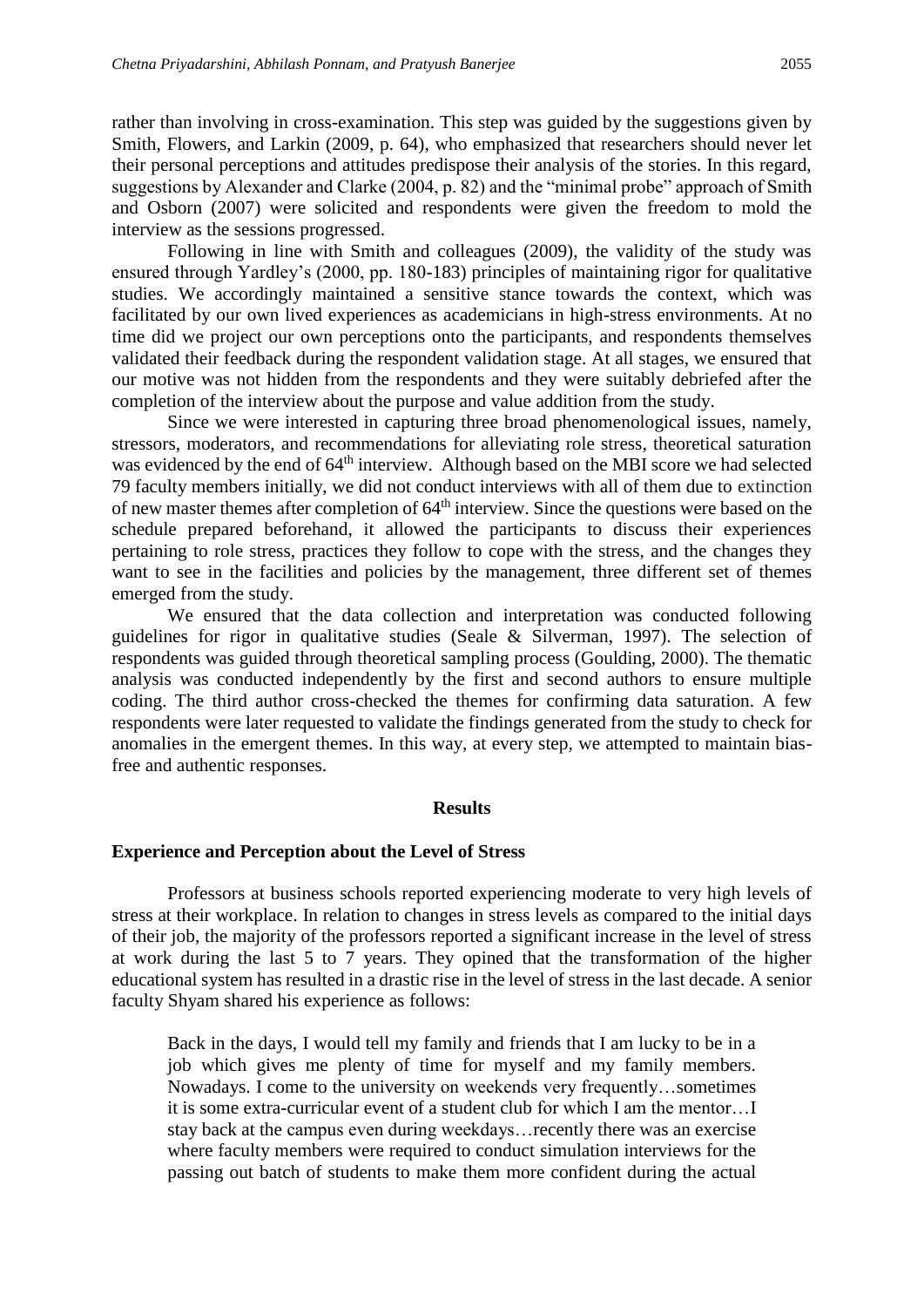placement drives…I used to mock my brother who is in the service industry that I do not have any monthly sales target like him, so I do not have any deadline and he used to be jealous of me (sighs heavily). Today I have to work after coming back home to complete my research articles…I feel like I am working round the clock these days. (age 47 years, male, professor)

The above response highlights the change in rigor that the teaching profession has undergone in recent times. From being perceived as a passive and reactive profession suitable for those people who crave leisure time, the profession has become more dynamic and requires people employed in this occupation to be more proactive. From Shyam's perspective, this shift has taken him by surprise and he never anticipated that he would have to cope with so much stress in his occupation. This shift in the intensity of the teaching profession may very well be a big contributor to the perception of the interviewees with regards to rising stress levels associated with their job.

# **Theme 1: Causes of Stress**

Four categories of themes were identified as the sources of stress. They were (a) pedagogical changes, (b) annual publication targets, (c) increased expectations, and (d) increased competition. Academicians across all the business schools identified each of these themes as sources of stress. The following section examines each of these sources in more detail.

**Pedagogical changes.** Pedagogical innovations in academics have become one of the common practices across the globe. The participants in the present study reported that changes in the educational pedagogy are one of the major factors contributing to stress (cf., Hendel  $\&$ Horn, 2008). Implementation of case-based teaching in the Indian business schools resulted in higher degree of stress among the professors as they found the new method very different from the traditional method of lecturing in the class. This experience is succinctly captured in the following narrative:

The fact is that case pedagogy is very different from lecture mode and this transition is not very easy…yeah…It takes a lot of time to read the lengthy cases. Umm…unlike in lecturing [preferred method], a teacher has to take a relatively passive role in conduct of the class and I find it difficult to sustain the quality in discussion. Add to that, we have to do simultaneous evaluation along with discussion management. It is very difficult to recall individual responses and grade students afterwards. We do not have teaching assistants who can assist in the process. (age 36, male, associate professor, PRBS)

The contributor (of this vignette) expresses dissatisfaction with the transition to case based pedagogy from the preferred lecture based method. The participant expresses apprehension as various facets of case based teaching are diametrically opposite to the lecture style of teaching such as elaborate preparation, less control over class, and passive role of teacher during class proceedings. We infer that the participant does not attribute extensive preparation alone as a contributing factor to stress; rather he acknowledges that in spite of extensive preparation he is unsure whether such effort will lead to positive learning outcomes. The added responsibility of in-class evaluation of students for class participation without the support of teaching associates was contributing further to this rising discontent among the faculty members.

**Annual publication targets.** All the participants under study shared the common view that research driven teaching is demanding of the era and research involvement results in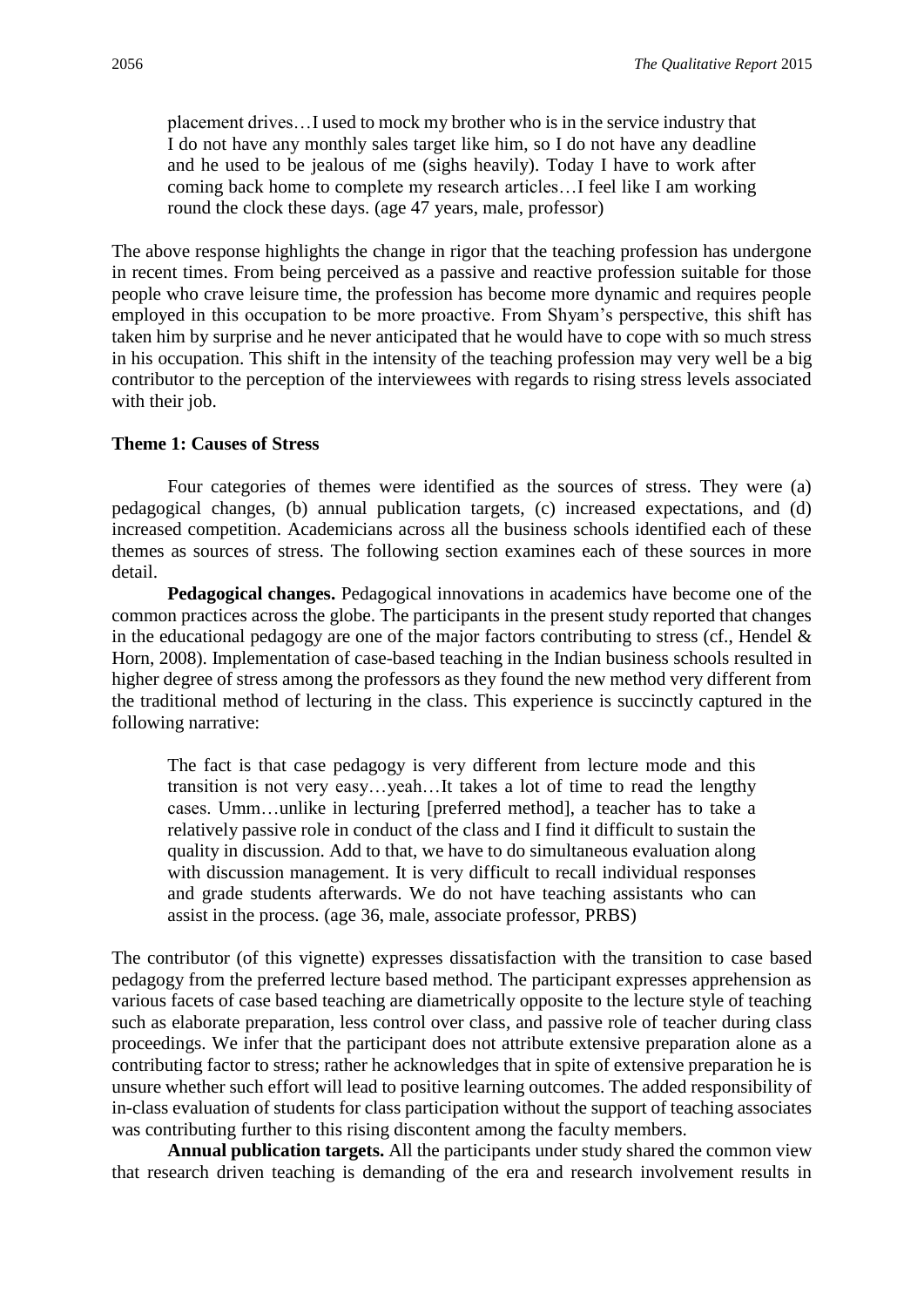coruscating teaching (cf., Moses, 1990). The majority of the participants stated that the universities where they are working emphasize making regular publications and that professors' research productivity is linked with the publication count (cf., Neumann, 1992). A few professors also reported that they are being given annual targets to make publications in some of the high rated journals. Teachers who failed to make publication targets within a particular semester were given with an extra teaching load in the subsequent semesters.

If I do not have any publications in a year, I will be given extra teaching load...so there is a pressure that we need to publish. The main factor behind stress is time…after devoting time for research work I get less time to prepare for the class. The management expects us to publish in quality journals but they do not acknowledge the fact that publishing in quality journals is a timeconsuming process. After every month, there is a review meeting where management enquires about the status of my working papers…it is pointless to convince them that quick responses are hard to come by when the journals apply rigorous peer review processes…It is not that the organization provides adequate window for conducting research as well...The class load is unevenly distributed across the faculty resources…those who are not very prolific researchers sometimes end up getting less course load than those who are actively publishing papers…Sometimes the management promises that course load will be reduced if a faculty can achieve a certain target for publication, but in the end, no such action really takes place…that becomes frustrating. (age 41, male, associate professor, PRBS)

From the vignette, we infer that the participant finds it stressful and frustrating to balance his time between teaching and research. One of the inferences that can be made from his narrative is that a lot of time has to be spent undertaking academic research and hence it should not be a time-bound exercise. We also infer that the participant is experiencing a sense of urgency to produce research, implying that such research might not be up to his ideal standards.

Similarly, a few participants also reported that in the course of meeting the publication targets and performing the various administrative jobs assigned to them by the institution, they are left with less time for effective preparation (cf., Ramsden, 1998). Inadequate time results in a higher degree of stress amongst the professors and negatively affects the quality of their teaching.

**Increased expectations.** Since the management education has become more student centric (Friga, Bettis, & Sullivan, 2003), experienced-based, problem oriented, and feedback driven (cf., MacNamara, Meyler, & Arnold, 1990), student professor interaction has a crucial role to play in enhancing the intellectual outcomes of students and their overall satisfaction with learning experiences (cf., Endo & Harpel, 1982). The participants also opined that the increased level of interaction, in turn, leads to increased expectations of the students (cf., Houston et al., 2006). Participants have reported that students have become more demanding with respect to flexibility, quality of teaching, attention, and feedback seeking from teachers due to commoditization of higher education (cf., Sander, Stevenson, King, & Coates, 2000).

…the students have become very demanding nowadays…when it comes to the quality of teaching and feedback from the teachers and if a teacher is not able to match up with the expectations, he has to fear the wrath of low rating from the students…Students have access to the internet all the time these days…the moment you state a concept in the class, they start surfing Google…if you have said something which does not match Wikipedia, they will counter your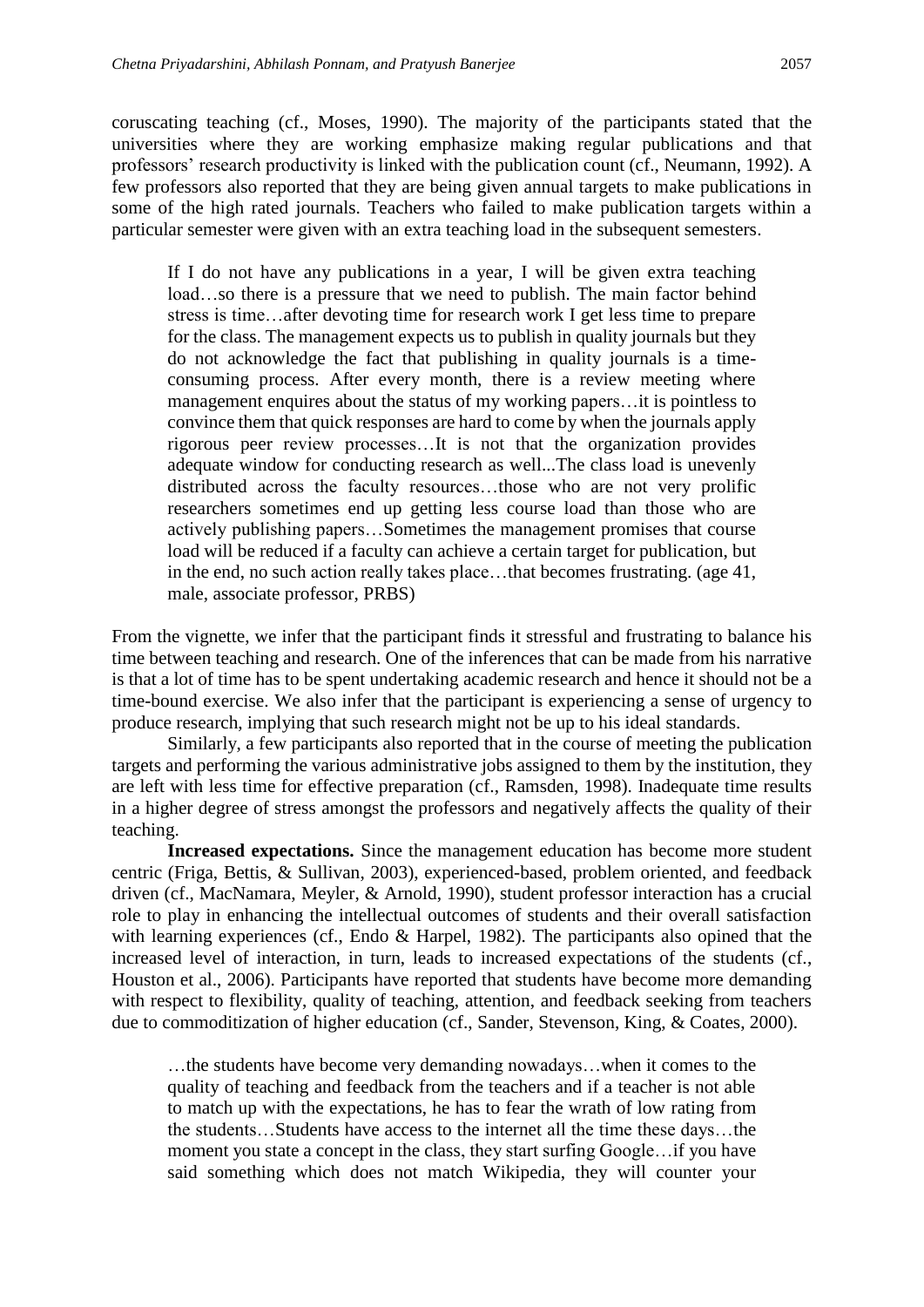logic…yeah…at the same time there are targets for internship and placement of students and we are the ones who are held accountable for everything…the academic calendar leaves no window for liaising with corporate executives; consequently, the effort put in by academicians to arrange for placements is not enough…The management does not understand such issues…at quarterly meetings, we are asked to justify our output in terms of placements and internships generated, those who lag behind are reprimanded in open forum... (age 32, female, assistant professor, PRBS)

Since teaching effectiveness is also being measured by student rating (Neumann, 1992), the responsibility of the business school professors has risen to a next level. Unlike earlier times, the cost of education has been multiplied in terms of the fees and other expenses charged by the higher education institutions, which results in expecting a greater rate of return from the institutions and the professors as a whole (Woodall, Hiller, & Resnick, 2014). Therefore, structuring curriculum around external needs and demands and in line with the newly created disciplines are reported to be increasingly demanding by the professors (cf., Ylijoki, 2005), which significantly contributes to the role stress.

**Increased competition.** The business school professors reported that performance of competitive business schools has a significant impact upon their day-to-day work due to increased competition between institutions and growing emphasis on university rankings (cf., Dowling-Hetherington, 2014. Consequently, they also opined that sustaining in the cut-throat competition with the other institutions operating in the same field, has become a major contributor to the increased level of stress.

Yea…many times we feel the pressure…because…these days since the competition is increasing, apart from teaching, research, and administrative work, we have to facilitate other works like management development programs, guest lectures etc.; all these activities have become essential for maintaining the ranking of our institute. Our job has become manifold these days, in terms of the subject that I teach, this is a job enragement at unacceptable proportions…the institute would not gain anything in the long run…more and more faculty are going to leave their jobs if the organization keeps mounting pressure on them… (age 29, female, assistant professor, PRBS)

From the vignette, we infer that a business school professor's job which was confined to the dual role of teaching and academic publishing has now encompassed other facets such as maintaining relationships with the industry for mutual benefits, such as calling industry executives for guest lectures and contributing to the industry with management development programs. These developments have made professors' job more challenging to include relationship management skills and liaisoning skills that span beyond the role of traditional teacher's teaching and research skills. The requirement for these new skill sets is causing stress to business school professors as they form a substantial part of everyday job roles.

# **Theme 2: Moderators of Stress**

Though stress has become an inevitable part of the occupation, it is not totally unmanageable. The effects of the stress can be reduced, to a considerable extent, through planned efforts. The themes which emerged as the moderators of the stress are (a) social support and (b) personal strategies.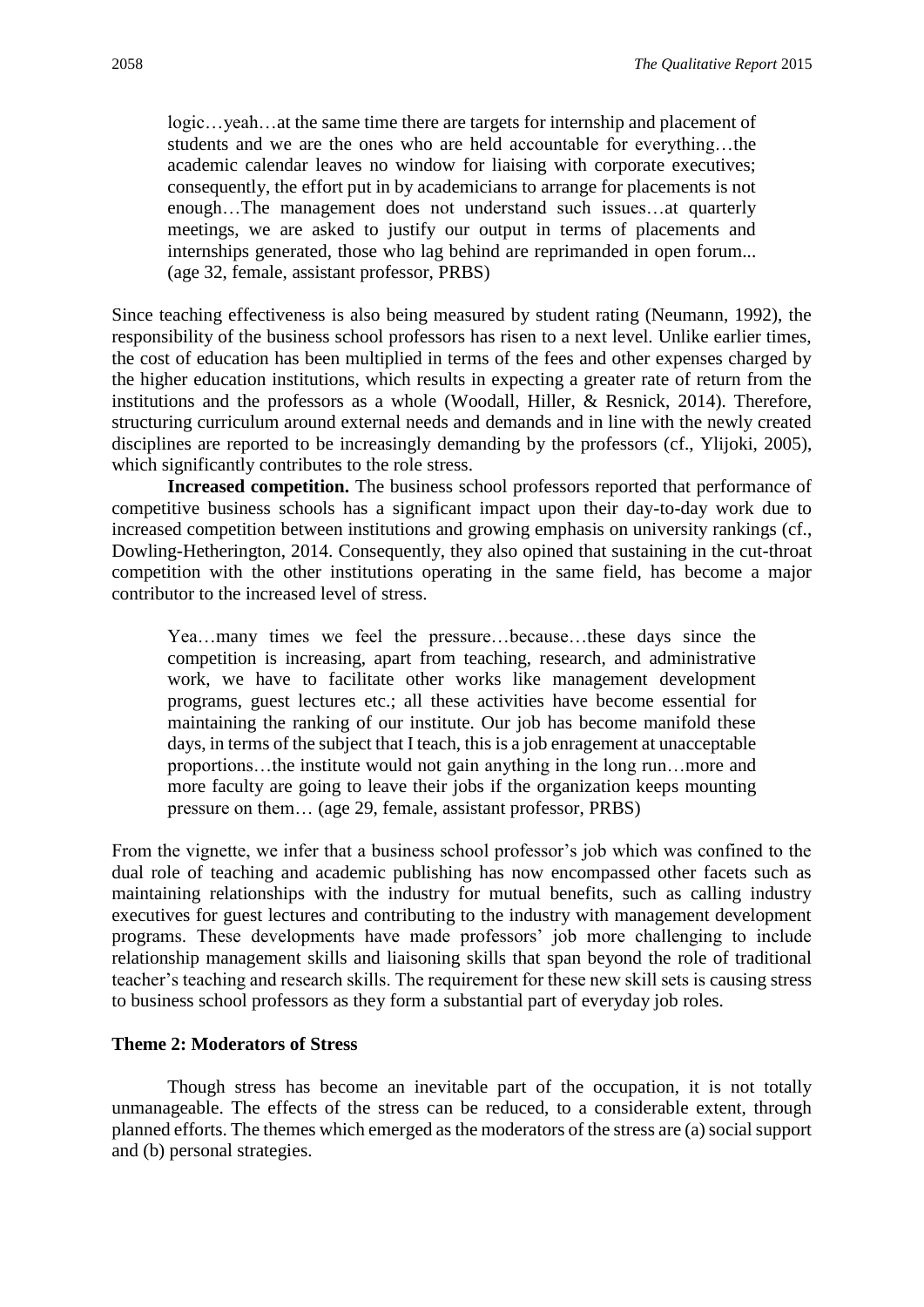**Social support.** Participants of the study reported that social and emotional support available to them helps to cope with the stress effectively. Professors who maintained close relationships with their family and friends were able to use the confronting strategies to cope with the stress (cf., Pestonjee, 1992). Confronting strategy of dealing with stressful situations is supposed to be more effective and healthy when compared to the avoiding strategy which includes denying the presence of stress (Pareek, 1983). The findings mirror the literature on social support which states that social support effectively decreases the work stress experience by mitigating the harmful effects of occupational stressors (Cohen & Wills, 1985). Nevertheless, Moeller and Chung-Yan (2013) also provided empirical evidence confirming the positive role of social support on the stress experience of the university professors in Canada.

On my usual weekends, I spend time with my family which is very relaxing for me after a hectic day at work…and at the same time I try to keep in touch with my friends, it helps in eliminating the frustration of work…with all this pressure to publish, these days I am at my laptop even on weekends…my family members become angry with me for not spending time with them, they expect to have some quality time with me…I feel so frustrated that I can not manage to work on my papers during office hours…every day there is some meeting or other event which requires my presence, add to that all the course loads…Also if colleagues are supportive it becomes easy to cope with the stress…instead sometimes it is more politics than patronage... (age 31, female, assistant professor, PBS)

From the narrative we infer that social support and family support are important contributors in stress reduction. From the narratives, we infer that both family and colleagues at the workplace are cognizant of rising stress levels of professors at their workplace.

**Personal coping strategies.** Personal strategies to cope with the stress included trying to strike a balance between research and teaching by prioritizing work, advance preparation for the class, enjoying the work through positive cognitive appraisal, seeking help whenever required, withdrawal from taking work home, practicing therapies like meditation for stress relief, taking out time for non-work related interests and going for recreational activities on weekends (cf., Gillespie et al., 2001). Some of the elderly participants also reported reading spiritual books as a method of coping with stress.

Umm…almost in a 50-50 ratio I divide my weekly time and when I don't have classes I start writing the research articles. What I believe is…enjoy what you do and do what you enjoy [laughs] there is no other way out. (age 43, female, associate professor, PRBS)

Advance preparation must be there every time for delivering the lecture or discussing the case, I think…if one starts preparing before commencement of the semester…then…it doesn't take much time to prepare for the class later on. (age 36, male, assistant professor, PBS)

I do Meditation. Meditation does not only help in reducing stress…but it is also a good way to get fit and stay healthy. I read spiritual books as well…sometimes…listen to music to reduce the stress. (age 45, female, professor, PRBS)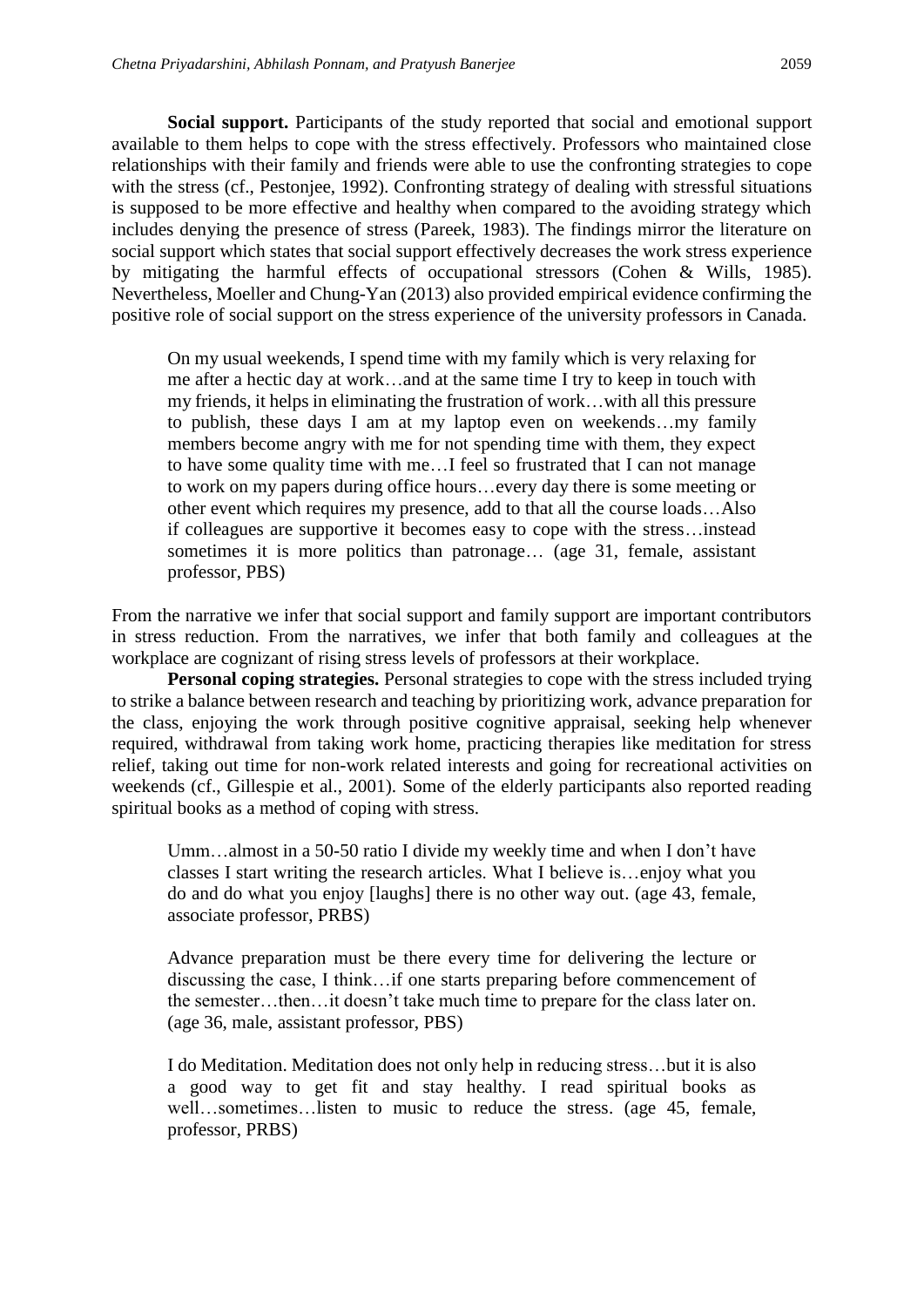We infer that the participants adopted a number of techniques to cope with the stress experienced by them. The narrative suggests time management, advance preparation for the classes and performing meditation as the most helpful measures to moderate the stress.

# **Theme 3: Recommendations for Reducing the Stress**

Stress related to work can be minimized, to a large extent, through various interventions by the organization. The following recommendations for minimizing the stress were suggested by the participants from different business schools.

**Focus on quality instead of quantity of publications.** Almost one quarter of the participants from the private business schools were of the view that more emphasis should be given on the quality of articles published instead of the numbers of publications made in a particular year, to be taken as eligibility criteria for the promotion and/or increment. In order to inflate the quantity of the publications and meet the given target, the professors were found to compromise the quality of research work conducted (cf., Haslam & Laham, 2010), which in turn, does not provide satisfaction to them.

Semester wise publication targets build enormous stress for us. Conducting research work haphazardly…to increase the number of publications does not provide satisfaction from my work. I believe that instead of quantity…the management should consider the quality of publications as the criteria for increments and promotion. (age 45, male, associate professor, PRBS)

We infer that participants are feeling role stress due to the publication targets prescribed to them every semester. In the quest to increase their publication count, the participants are feeling helpless in sustaining quality in research work they publish.

**Inadequate research facilities.** Although business schools were found to be building a strong research culture, not all the institutions were found to be well-equipped with adequate facilities so as to obtain the desired research output from the professors. Participants opined that the universities should attempt to promote and nurture collaborations with foreign universities in order to enhance the quality of research work and subscribe to online research databases.

We do not have access to some of the leading databases yet...Yea...I feel frustrated at times when I cannot download the papers required for conducting my study. (age 37, male, assistant professor, PBS)

We infer that the participants feel distressed due to lack of research support available to them in terms of research databases. Institutional policies which facilitate collaborative sharing of resources such as strategic ties with other universities to share library and other knowledge resources and liaisoning with subject experts may foster better research at lower expenditure. Such efforts can significantly improve quality of the research output.

**Faculty development programmes (FDPs).** A potential step to reduce the stress and nurture the effectiveness of the business school professors, as suggested by the participants, could be to organize the FDPs on a regular basis. One way of it could be organizing workshops and training programs in collaboration with some multinational companies, attending which, professors will be exposed to practices of the corporate world. While another proposed method could be the in-house FDPs, which includes the mentoring approach within the institution. Mentoring by senior professors can prove to be helpful in enhancement of the teaching skills of new joiners and facilitate reducing performance related stress.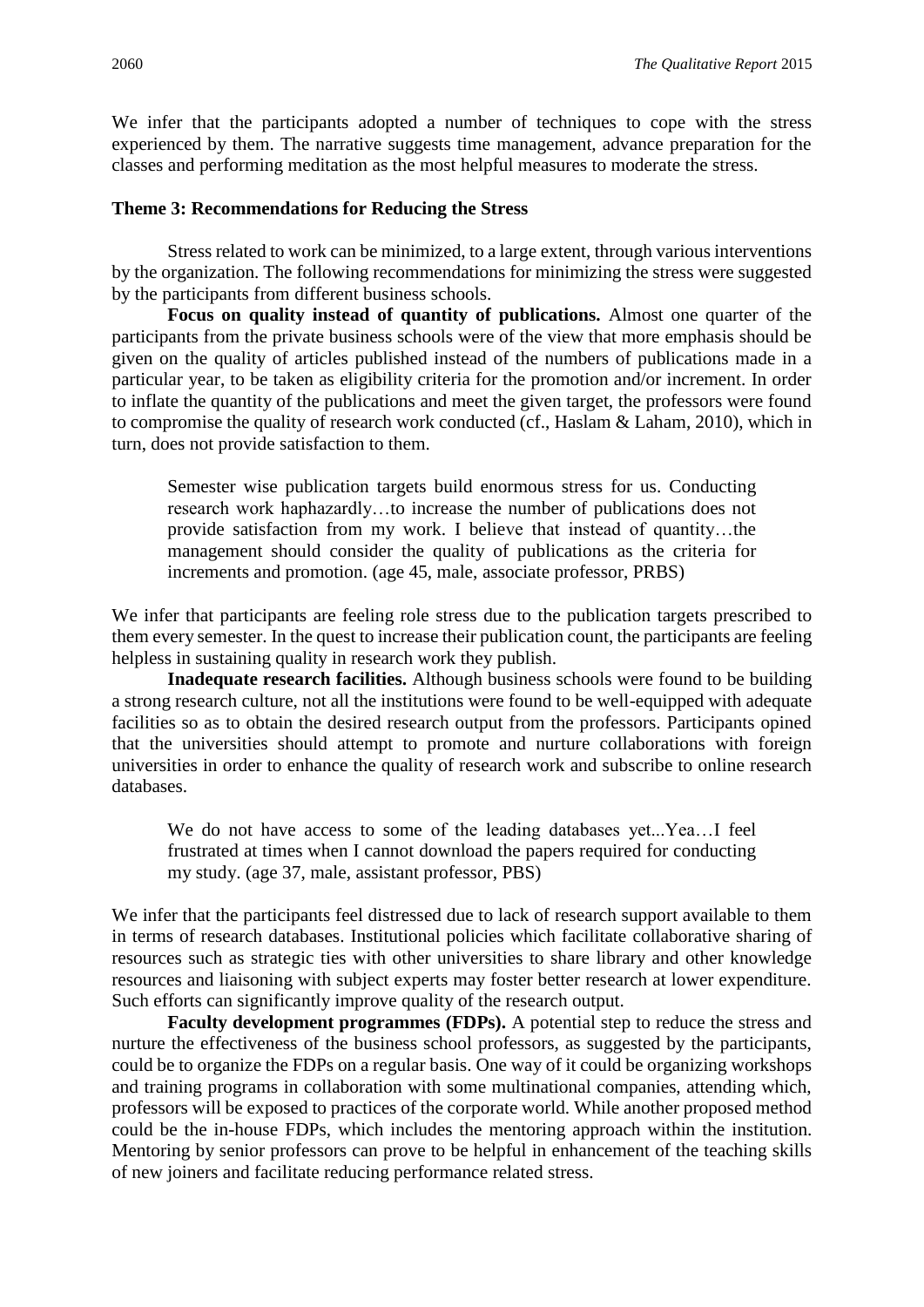FDPs not only help the faculty members in their career development…but…they also benefit the institutions by improving their ranking and networking. Pressure of effective delivery and handling the class with diverse group of students builds up a lot of stress on me…adopting the mentoring approach will be of great help to a newcomer like me. (age 28, male, assistant professor, PRBS)

This narrative emphasizes the dual role of faculty development programs both as knowledge enhancers as well as skill enhancers. At the knowledge enhancement level, they introduce the faculty to colleagues who are experts in a given area contributing to networking for scholarly collaborations. On the other end, faculty development programs in the areas of pedagogy may orient newcomers to innovative methods in teaching pedagogy and other pedagogy related strategies for efficient management of the class. Participants expressed the utility of FDPs in improving their competencies both in the areas of teaching and research, which in turn could result in reduced stress levels.

**Collaborative goal setting.** The teachers must be consulted prior to the allotment of courses, so as to bridge the gap between the area of research and the courses taken by them. There should be a proper nexus between the courses taken by the teachers and the area of their interest in order to reduce the challenges faced by them.

We should be consulted before allotment of courses to us. It is due to the shortage of competent faculty members that we are often allotted with some courses which are different from our area of research...and sometimes…it is done without any prior consent from us. (age 38, female, assistant professor, PBS).

Based on the narrative, we inferred that the participants were not always consulted before allotment of courses to them due to faculty shortage in some of the disciplines. The participants felt that the course allocation should be done with prior consent of the faculty members and there should be a proper nexus between the research interest and courses to be taught in the class. Any endeavors which are made in this direction may significantly lower stress levels related to teaching.

#### **Discussion**

This paper reports the causes for occupational stress faced by the professors across the public and private business schools in India. Previously, the studies on stress in academia were restricted to the field of medical science (cf., Saini, Agrawal, Bhasin, Bhatia, & Sharma, 2010) as it was the only domain considered as stressful within the purview of higher education. But with advent of globalization and economic growth, the demand for competent managers became noteworthy in the market, resulting in the mushrooming of management institutions across the globe. Similar to management discipline, the higher education system in general is also witnessing a bubble growth with an increasing number of institutions offering a variety of applied courses. Driven by increasing enrolments of students with diverse needs, the higher education system has shifted to a market-infused paradigm wherein knowledge is regarded as a commodity whose exchange value is measured by comparing the cost of acquiring a degree with the financial earnings the degree supposedly enables. At the same time, students are being treated as customers and the responsibility to satisfy these customers lie on the shoulder of faculty members (Woodall et al., 2014). As reported by the participants in the current study,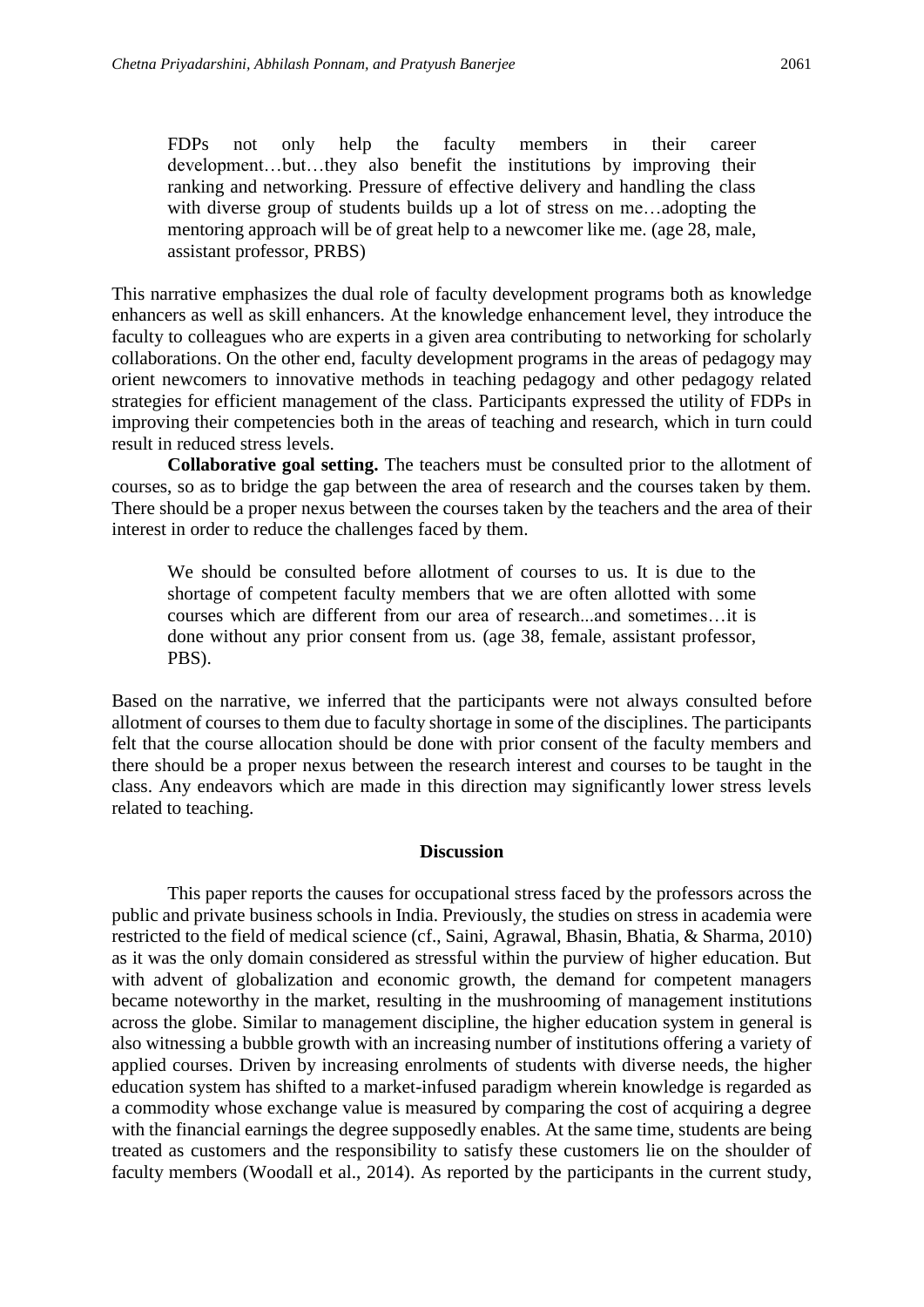the academicians are held accountable not only for the performance of students in the class but also during their internship and placement activities.

On the other end, there is also an increasing pressure on higher education institutes to contribute to generation of knowledge. This has become especially relevant for the institutes striving for accreditation and better ranking. Consequently, it puts additional burden on faculty members to engage in academic research pursuits along with teaching (Griffiths, 2004). Considering that the goals of this research are not egalitarian and are driven by accreditation and rankings (cf., Gibbs, 2001), emphasis on quantity of research produced per faculty member is given more weight than the quality of research produced. As an outcome, discrepancies are reflected in promotion, increments, and incentives awarded to the faculty members across both public and private business schools in India.

Analysis of the qualitative data also indicated that the level of role stress experienced by the academicians is substantial and has drastically increased in the past decade. To a large extent, the causes and moderators were found to be overlapping across institutes considered for the study. The results reported in the current study are also consistent with the results of recent studies conducted in Chinese and Nigerian universities (cf., Akinyele, Epetimehin, Ogbari, Adesola, & Akinyele, 2014; Sang et al., 2013; Shen et al., 2014;) across different higher education disciplines. The current study, to a large extent, also confirms the findings by Gillespie et al. (2001), Winefield et al. (2003), Tytherleigh, Webb, Cooper, and Ricketts (2005), and Faria, Gonçalves, and Gomes (2013) with regard to the causes of role stress amongst higher education academic staff.

Although, the sample of the study is restricted to India, the findings are still likely to be valid across other Asian countries where the traditional methods of teaching have been replaced by the modern and practical methods lately. The unique contribution of this study lies in the recommendations provided by the participants so as to help them alleviate the level of role stress experienced by them. Previous studies in this domain have extensively focused on the causes and coping mechanism of occupational stress and did not capture the corrective measures that are required to be taken by the policy-makers and management of the organization from the respondents' perspective. The findings of the study posits to assist the government bodies, university management, policy makers, and departmental heads of the business schools and other applied disciplines across these nations in formulating new policies and/or in bringing about the required changes in the existing policies in order to cater to the recommendations laid down by the professors. By considering the listed recommendations of the study, business school management can assist the faculty members to cope with the work related stress and allow them to excel in the area of their work.

#### **References**

- Abouserie, R. (1996). Stress, coping strategies and job satisfaction in university academic staff. *Educational Psychology*, *16*(1), 49-56.
- Ahmady, S., Changiz, T., Masiello, I., & Brommels, M. (2007). Organizational role stress among medical school faculty members in Iran: Dealing with role conflict. *BMC Medical Education*, *7*(1), 14.
- Akinyele, S., Epetimehin, S., Ogbari, M., Adesola, A., & Akinyele, F. (2014). Occupational stress among academic staff in private university: Empirical evidence from Covenant University, Nigeria. *Journal of Contemporary Management Research*, *8*(1), 1-23
- Alexander, N., & Clarke, L. (2004). You still feel different: The experience and meaning of women's self-injury in the context of a lesbian or bisexual identity. *Journal of Community and Applied Social Psychology, 14,* 70–84.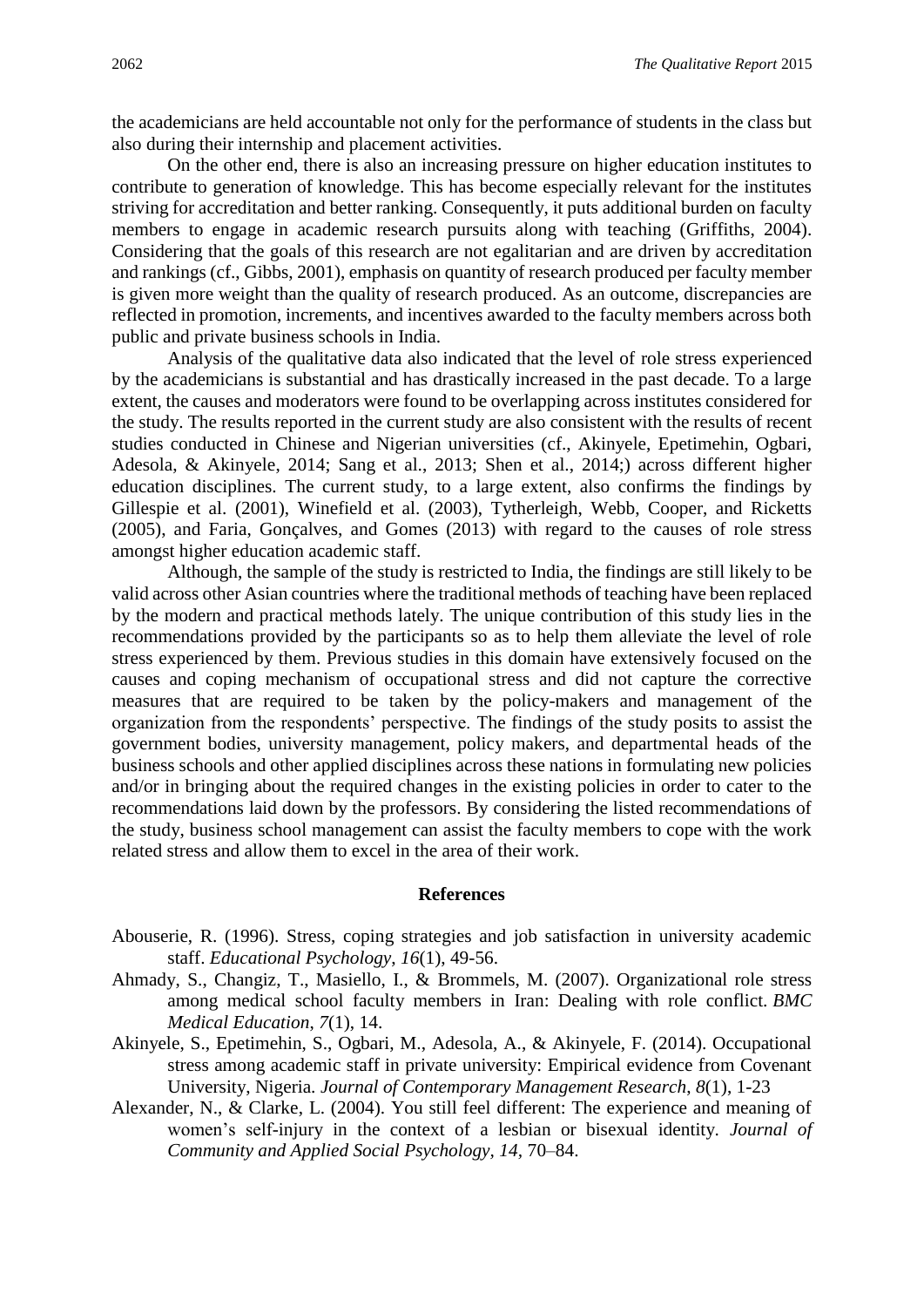- Barkhuizen, N., & Rothmann, S. (2008). Occupational stress of academic staff in South African higher education institutions. *South African Journal of Psychology*, *38*(2), 321-336.
- Brew, A. (1999). Research and teaching: Changing relationships in a changing context. *Studies in Higher Education*, *24*(3), 291-301.
- Catano, V., Francis, L., Haines, T., Kirpalani, H., Shannon, H., Stringer, B., & Lozanzki, L. (2010). Occupational stress in Canadian universities: A national survey. *International Journal of Stress Management*, *17*(3), 232-258.
- Chapman, E., & Smith, J. A. (2002). Interpretative phenomenological analysis and the new genetics. *Journal of Health Psychology*, *7*(2), 125-130.
- Chong, Y., & Ahmed, P. (2014). A phenomenology of university service quality experience: Uncovering the essence of meaning among business undergraduates in Malaysia. *International Journal of Educational Management*, *28*(1), 36-52.
- Clark, B. R. (1996). Substantive growth and innovative organization: New categories for higher education research. *Higher Education*, *32*(4), 417-430.
- Coaldrake, P., & Stedman, L. (1999). Academic work in the twenty-first century. *Canberra, Higher Education Division, Training and Youth Affairs*. Retrieved from [http://citeseerx.ist.psu.edu/viewdoc/download?doi=10.1.1.124.4559&rep=rep1&type=](http://citeseerx.ist.psu.edu/viewdoc/download?doi=10.1.1.124.4559&rep=rep1&type=pdf) [pdf](http://citeseerx.ist.psu.edu/viewdoc/download?doi=10.1.1.124.4559&rep=rep1&type=pdf)
- Cohen, S., & Wills, T. A. (1985). Stress, social support, and the buffering hypothesis. *Psychological Bulletin*, *98*(2), 310-357.
- Dayal, I. (2002). Developing management education in India. *Journal of Management Research*, *2*(2), 98-113.
- Dowling-Hetherington, L. (2014). The changing demands of academic life in Ireland. *International Journal of Educational Management*, *28*(2), 141-151.
- Endo, J. J., & Harpel, R. L. (1982). The effect of student-faculty interaction on students' educational outcomes. *Research in Higher Education*, *16*(2), 115-138.
- Faria, S., Gonçalves, A. M., & Gomes, A. R. (2013). *Modelling occupational stress and burnout in Portuguese university teachers by using structural equation models.* 28<sup>th</sup> International Workshop on Statistical Modelling. Palermo, Italy.
- Fisher, S. (1994). *Stress in academic life: The mental assembly line*. Buckingham, UK: Open University Press.
- Folkman, S., & Moskowitz, J. T. (2004). Coping: Pitfalls and promise. *Annual Review of Psychology, 55*, 745-774.
- Friga, P. N., Bettis, R. A., & Sullivan, R. S. (2003). Changes in graduate management education and new business school strategies for the 21st century. *Academy of Management Learning & Education*, *2*(3), 233-249.
- Gibbs, P. (2001). Higher education as a market: A problem or solution? *Studies in Higher Education*, *26*(1), 85-94.
- Gillespie, N. A., Walsh, M. H. W. A., Winefield, A. H., Dua, J., & Stough, C. (2001). Occupational stress in universities: Staff perceptions of the causes, consequences and moderators of stress. *Work & Stress*, *15*(1), 53-72.
- Goulding, C. (2000). Grounded theory methodology and consumer behaviour, procedures, practice and pitfalls. *Advances in consumer research*, *27*(1), 261-266.
- Griffiths, R. (2004). Knowledge production and the research–teaching nexus: The case of the built environment disciplines. *Studies in Higher Education*, *29*(6), 709-726.
- Haslam, N., & Laham, S. M. (2010). Quality, quantity, and impact in academic publication. *European Journal of Social Psychology*, *40*(2), 216-220.
- Hendel, D. D., & Horn, A. S. (2008). The relationship between academic life conditions and perceived sources of faculty stress over time. *Journal of Human Behavior in the Social Environment*, *17*(1-2), 61-88.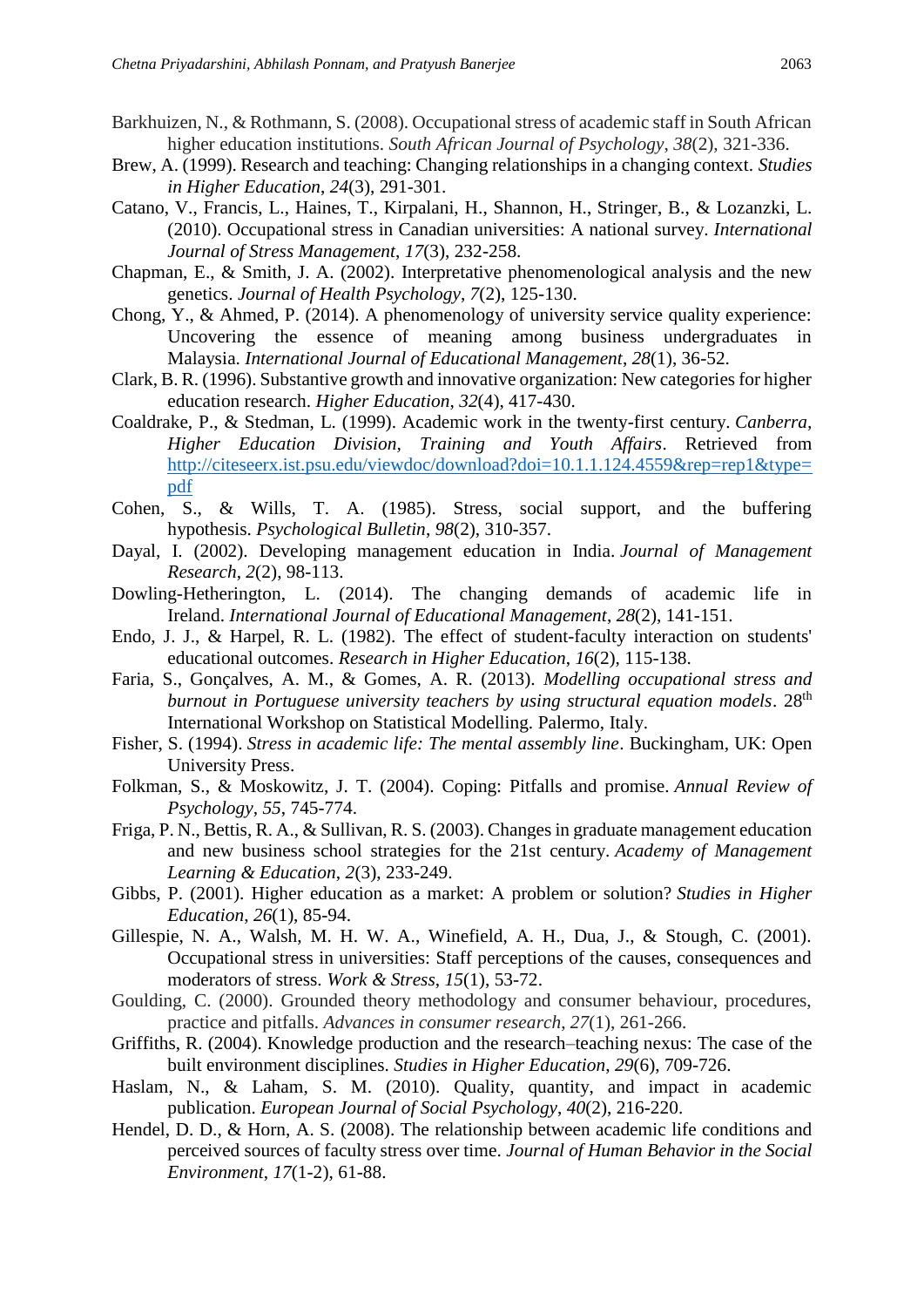- Houston, D., Meyer, L. H., & Paewai, S. (2006). Academic staff workloads and job satisfaction: Expectations and values in academe. *Journal of Higher Education Policy and Management*, *28*(1), 17-30.
- Kinman, G. (2001). Pressure points: A review of research on stressors and strains in UK academics. *Educational Psychology*, *21*(4), 473-492.
- Kinman, G., & Jones, F. (2003). 'Running Up the Down Escalator': Stressors and strains in UK academics. *Quality in Higher Education*, *9*(1), 21-38.
- Kokkinos, C. M. (2006). Factor structure and psychometric properties of the Maslach Burnout Inventory‐Educators Survey among elementary and secondary school teachers in Cyprus. *Stress and Health*, *22*(1), 25-33.
- Larkin, M., Watts, S., & Clifton, E. (2006). Giving voice and making sense in interpretative phenomenological analysis. *Qualitative Research in Psychology*, *3*(2), 102-120.
- Lazarus, R. S., & Launier, R. (1978). Stress-related transactions between person and environment. In L. A. Pervin & M. Lewis (Eds.), *Perspectives in interactional psychology* (pp. 287-327). New York, NY: Plenum.
- MacNamara, M., Meyler, M., & Arnold, A. (1990). Management education and the challenge of action learning. *Higher Education*, *19*(4), 419-433.
- Mahajan, R., Agrawal, R., Sharma, V., & Nangia, V. (2014). Factors affecting quality of management education in India: An interpretive structural modeling approach. *International Journal of Educational Management*, *28*(4), 379-399.
- Mark, G., & Smith, A. P. (2012). Effects of occupational stress, job characteristics, coping, and attributional style on the mental health and job satisfaction of university employees. *Anxiety, Stress & Coping*, *25*(1), 63-78.
- Maslach, C., Jackson, S. E., & Leiter, M. P. (1996). *Maslach Burnout Inventory Manual*. Palo Alto, CA: Consulting Psychologists Press.
- Mkumbo, K. A. (2013). Prevalence of and factors associated with work stress in academia in Tanzania. *International Journal of Higher Education*, *3*(1), 1-11
- Moeller, C., & Chung-Yan, G. A. (2013). Effects of social support on professors' work stress. *International Journal of Educational Management*, *27*(3), 188-202.
- Moses, I. (1990). Teaching, research and scholarship in different disciplines. *Higher Education*, *19*(3), 351-375.
- Neumann, R. (1992). Perceptions of the teaching-research nexus: A framework for analysis. *Higher Education*, *23*(2), 159-171.
- Pareek, U. (1983). Preventing and resolving conflict. *The 1983 Annual for Facilitators, Trainers and Consultants*, 164-169.
- Patton, M. Q. (2002). Two decades of developments in qualitative inquiry a personal, experiential perspective. *Qualitative Social Work*, *1*(3), 261-283.
- Pestonjee, D. M. (1992). *Stress and coping: The Indian experience*. New Delhi, India: Sage.
- Ramsden, P. (1998). Managing the effective university. *Higher Education Research & Development*, *17*(3), 347-370.
- Ranganath, H. A. (2013). Manual for self-study report universities. Retrieved from <http://www.naac.gov.in/docs/University%20Manual%20-%2020.6.13.pdf>
- Reddy, G. L., & Poornima, R. (2012).Occupational stress and professional burnout of University teachers in South India. *International Journal of Educational Planning & Administration*, *2*(2), 109-124.
- Rowley, J. (1996). Developing constructive tension between teaching and research. *International Journal of Educational Management*, *10*(2), 6-10.
- Saini, N. K., Agrawal, S., Bhasin, S. K., Bhatia, M. S., & Sharma, A. K. (2010). Prevalence of stress among resident doctors working in Medical Colleges of Delhi. *Indian Journal of Public Health*, *54*(4), 219-223.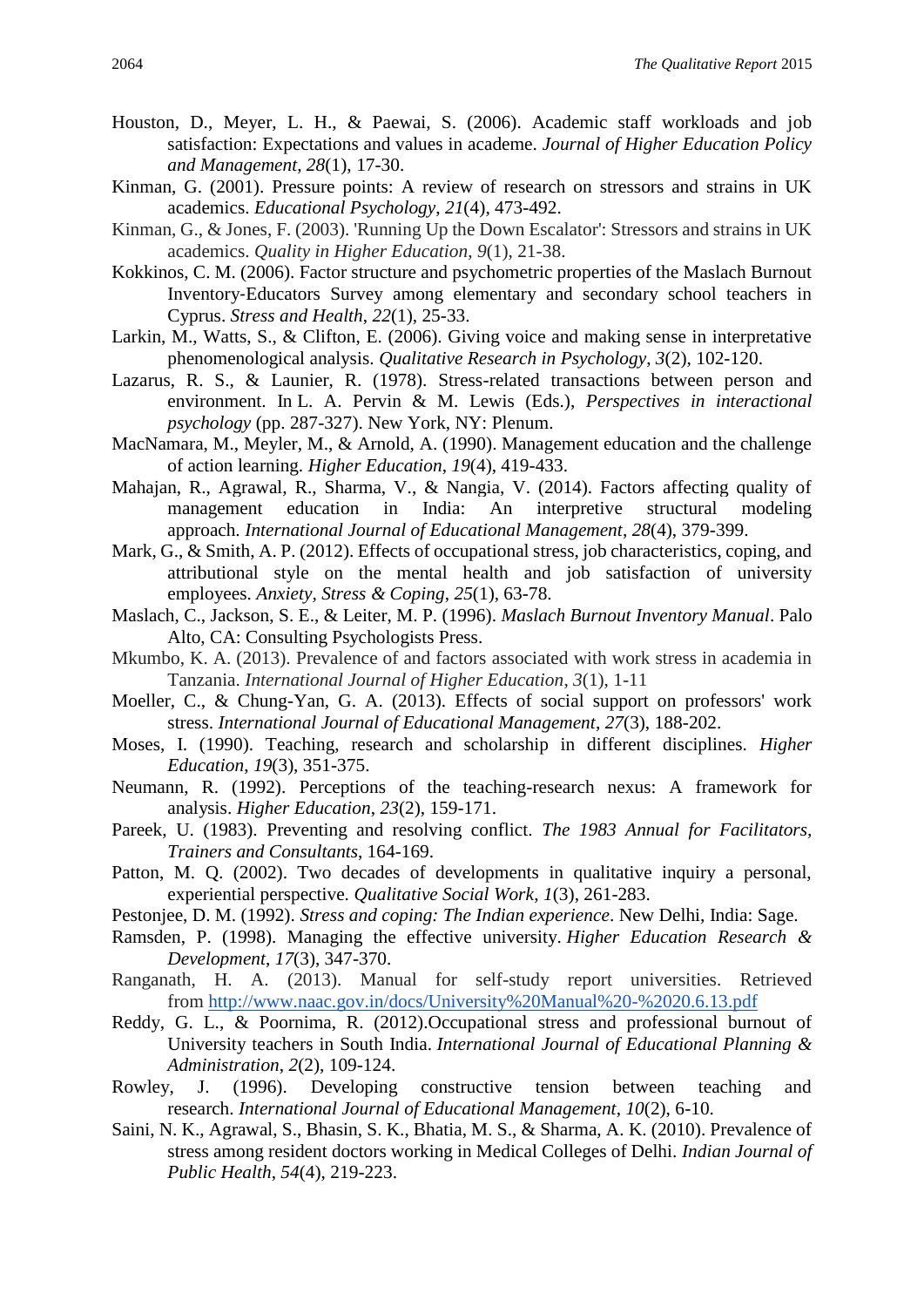- Sander, P., Stevenson, K., King, M., & Coates, D. (2000). University students' expectations of teaching. *Studies in Higher Education*, *25*(3), 309-323.
- Sang, X., Teo, S. T., Cooper, C. L., & Bohle, P. (2013). Modelling occupational stress and employee health and wellbeing in a Chinese higher education institution. *Higher Education Quarterly*, *67*(1), 15-39.
- Seale, C., & Silverman, D. (1997). Ensuring rigour in qualitative research. *The European Journal of Public Health*, *7*(4), 379-384.
- Shen, X., Yang, Y. L., Wang, Y., Liu, L., Wang, S., & Wang, L. (2014). The association between occupational stress and depressive symptoms and the mediating role of psychological capital among Chinese university teachers: a cross-sectional study. *BMC Psychiatry*, *14*(1), 329.
- Smith, E., Anderson, J. L., & Lovrich, N. P. (1995). The multiple sources of workplace stress among land-grant university faculty. *Research in Higher Education*, *36*(3), 261-282.
- Smith, J. A., Flowers, P., & Larkin, M. (2009). *Interpretative phenomenological analysis: Theory, method and research*. London, UK: Sage.
- Smith, J. A., & Osborn, M. (2003). Interpretative phenomenological analysis. In J. A. Smith (Ed.), *Qualitative psychology: A practical guide to methods* (pp. 51-80). London, UK: Sage.
- Smith, J. A., & Osborn, M. (2007). Pain as an assault on the self: An interpretative phenomenological analysis of the psychological impact of chronic benign low back pain. *Psychology and Health*, *22*(5), 517-534.
- Sun, W., Wu, H., & Wang, L. (2011). Occupational stress and its related factors among university teachers in China. *Journal of Occupational Health*, *53*(4), 280-286.
- Tytherleigh, M. Y., Webb, C., Cooper, C. L., & Ricketts, C. (2005). Occupational stress in UK higher education institutions: A comparative study of all staff categories. *Higher Education Research & Development*, *24*(1), 41-61.
- UGC. (2013). Notification No: 1-2/2009(EC/PS)V(i) Vol-II. Resource document. Retrieved from [http://www.ugc.ac.in/pdfnews/8539300\\_English.pdf.](http://www.ugc.ac.in/pdfnews/8539300_English.pdf)
- WHO. (2014). Occupational Health. Retrieved from [http://www.who.int/occupational\\_health/topics/stressatwp/en/.](http://www.who.int/occupational_health/topics/stressatwp/en/)
- Winefield, A. H., Gillespie, N., Stough, C., Dua, J., Hapuarachchi, J., & Boyd, C. (2003). Occupational stress in Australian university staff: Results from a national survey. *International Journal of Stress Management*, *10*(1), 51-63.
- Woodall, T., Hiller, A., & Resnick, S. (2014). Making sense of higher education: students as consumers and the value of the university experience. *Studies in Higher Education*, *39*(1), 48-67.
- Yardley, L. (2000). Dilemmas in qualitative health research. *Psychology and Health*, *15*(2), 215-228.
- Ylijoki, O. H. (2005). Academic nostalgia: A narrative approach to academic work. *Human Relations*, *58*(5), 555-576.

## **Appendix A**

# **The Interview Schedule**

- 1. Have you felt any change in the level of stress as compared to earlier days?
- 2. Have you ever felt that there is higher degree of stress in this institution as compared to other business schools? If yes, what are the major reasons behind it?
- 3. What personal strategies do you adopt to cope with the work stress?